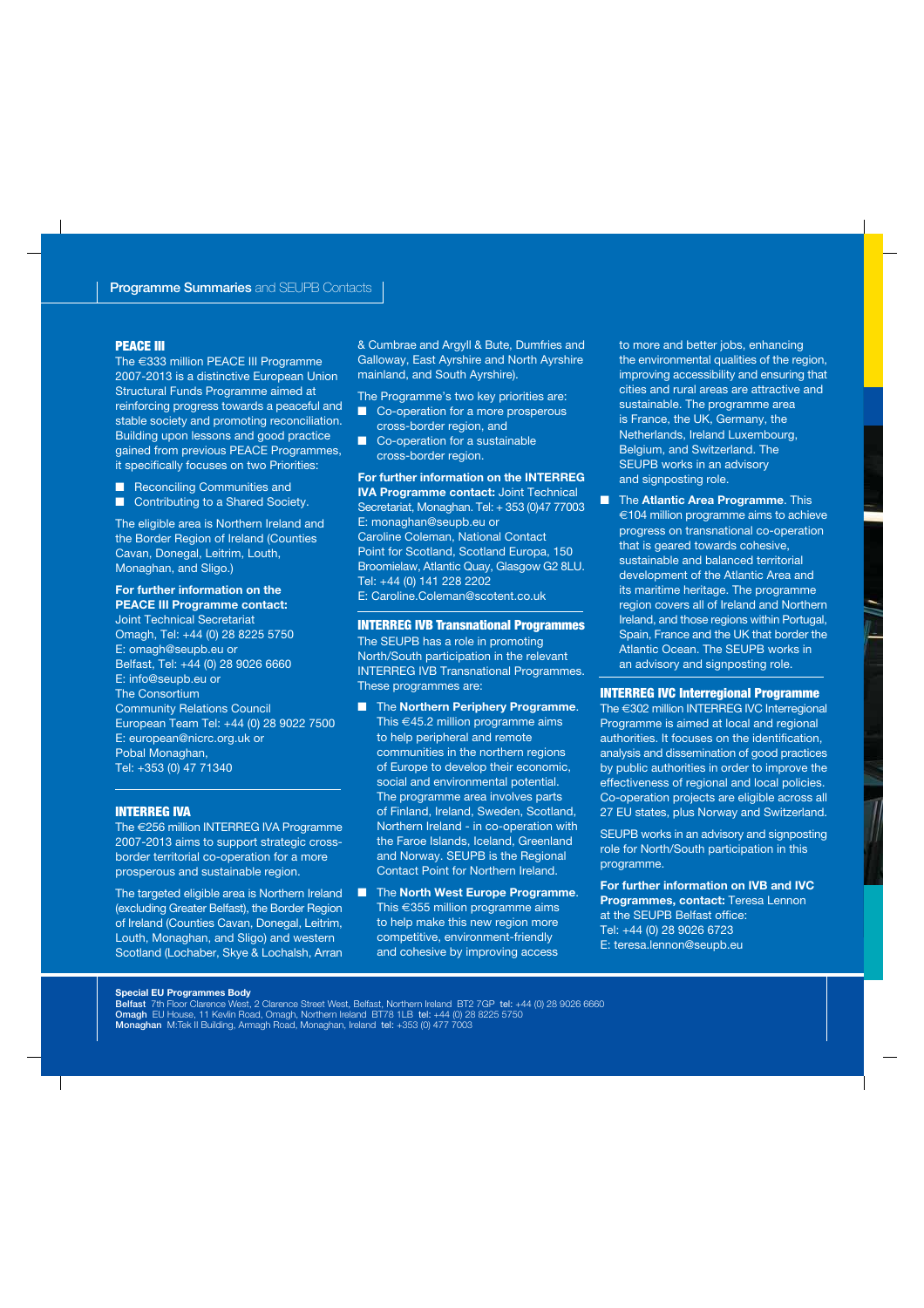# Your **EU!**



**Special EU Programmes Body** Foras Um Chláir Speisiolto An AE Boord O Owre Ocht UE Projecks

**WINTER 2009**

**WINTER 2009** 

AN UPDATE ON EUROPEAN UNION **PEACE** AND **INTERREG** PROGRAMMES



**Rapid Urban Collective** Building community relationships in Sligo

**Harnessing Equality for a Lasting Peace** Innovative project with Donegal community workers **Renewable Energy for Rural Areas** Northern Periphery project to use waste to generate energy

**Shoring up Marine Tourism** Loughs Agency project in Carlingford and Foyle



**Luropean Union Uropean Regional** elopment Fund westing in your future





Ireland's EU Structural Funds Programmes 2007-2013

Co-funded by the Irish Government and the European Union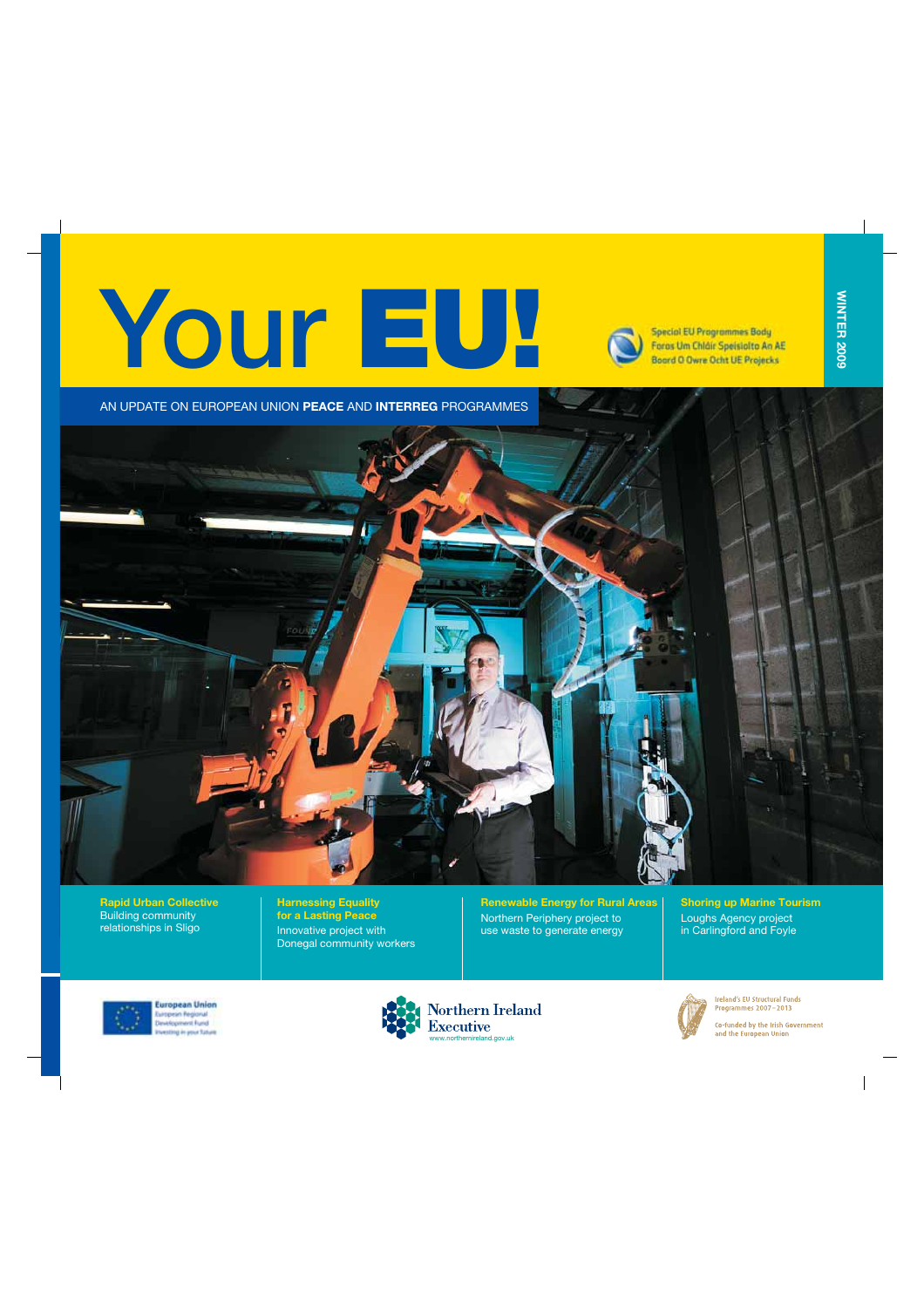## **Winter Contents**

#### **Project** News

- Going down the path of mutual respect **04**
- **05** New technologies to improve the health, safety and well-being of the elderly
- Sligo's rapid urban collective **06 News** & Info builds relationships
- Belfast a city full of festivals **07**
- Local community helps regenerate north Belfast's Alexandra Park **14**
- Community workers harness equality for a lasting peace **15**
- Renewable energy for rural areas **16**
- Irish peace centres **17**
- The past remembered **20**
- Learning how the other half lives **21**
- Offshore renewable energy sources investigated **21**
- KITE Knowledge & innovation transfer in engineering **22**
- Supporting isolated, single men in Leitrim **23**

#### **Real Life** Interviews

- Waiting to be Irish - Theo Guessela **08**
- **18** Ely centre's new youth committee - Jake Robinson

- Communications advice from the SEUPB **10**
- **11** SEUPB attends Opportunity Europe
- Your **EU!** to go digital **11**
- OPEN DAYS 2009 **12**
- New Belfast address for SEUPB **12**
- Making European co-operation a reality **13**

Front cover photograph: Alan McAfee at Ballymena Northern Regional College, that along with the Institute of Technology, Sligo and Ayr College, is helping manufacturing sector businesses access cutting-edge robotics technology, through the Knowledge & Innovation Transfer in Engineering project, supported by the EU INTERREG IVA Programme.



**Special EU Programmes Body** Foras Um Chláir Speisialta An AE **Boord O Owre Ocht UE Projecks** 

The Special EU Programmes Body is a North/South Implementation Body sponsored by the Department of Finance and Personnel in Northern Ireland and the Department of Finance in Ireland. The Body was established on 2 December 1999, under the Agreement between the Government of the United Kingdom of Great Britain and Northern Ireland and the Government of Ireland (8 March 1999) establishing implementing bodies.

The Special EU Programmes Body's principal function is to provide the Managing Authority and Joint Technical Secretariat functions for the PEACE III and INTERREG IVA Territorial Co-operation Programmes (2007-2013). It also has a signposting and supporting role for projects wanting to engage with the INTERREG IVB Transnational and INTERREG IVC Inter-regional Programmes.

Your **EU!** ISSN: 1750-6700 Published by the Special EU Programmes Body www.seupb.eu

To submit ideas, material and photographs for the next issue, please email communications@seupb.eu

For additional copies of Your **EU!** or to be added to the database to receive an electronic copy contact us by email at communications@seupb.eu

Editorial and Production Management: Dolores Vischer, DVPR doloresn@ntlworld.com Copy Writing: Dolores Vischer and Jane Coyle Photography: www.michaelcooper.com Design: www.whitenoisestudios.com

This magazine is printed by Commercial Graphics using environmentally friendly paper.

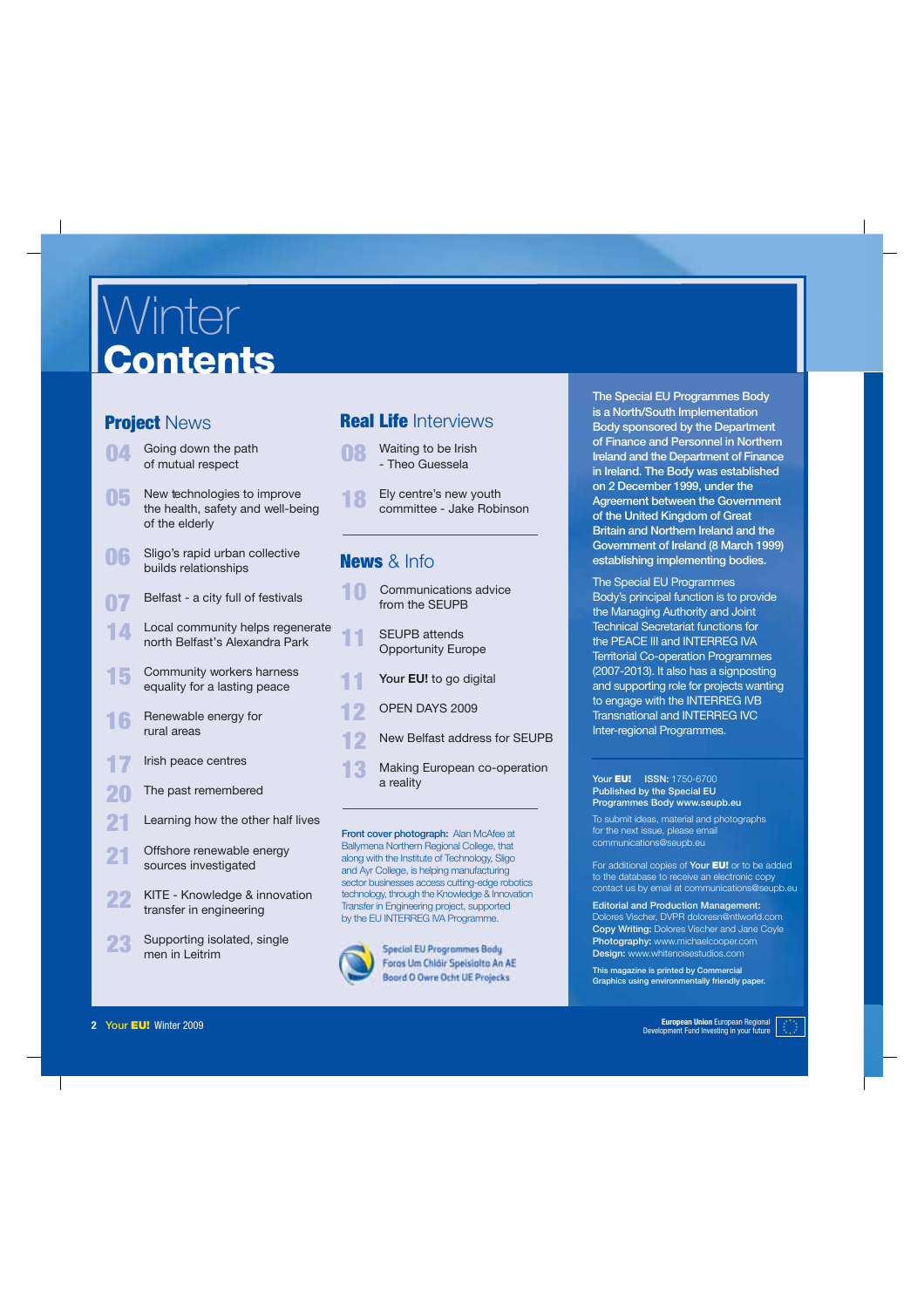

Special EU Programmes Body Foras Um Chláir Speisialta An AE Board O Owne Ocht UE Projecks

# " FOREWORD "



 As we approach the New Year, the winter months are an excellent opportunity to reflect upon some of the achievements that the EU Programme for Peace and Reconciliation (PEACE III) and the Cross-Border Programme for Territorial Co-operation (INTERREG IVA) have made in 2009.

Both programmes are continuing to support a number of pioneering projects which are delivering real benefits to all communities living within the eligible areas of Northern Ireland, the Border Region of Ireland and Western Scotland.

The assistance, dedication and commitment shown by the members of both the monitoring and steering committees have been essential in ensuring that the programmes are being implemented as effectively as possible. The SEUPB would like to acknowledge the collective efforts of all those involved in this work as they help to ensure that the highest standards of openness and transparency are maintained.

Whilst 2009 has been a challenging period for both the private and public sector, the delivery of the programmes is continuing well, with 78 projects approved under PEACE III, and 34 under INTERREG IVA, to date.

The SEUPB has been working closely with the Department of Finance and Personnel in the North and the Department of Finance in the South, as well as all of the other Accountable Departments, to ensure that both programmes deliver upon their objectives.

In response to the current economic climate, the SEUPB has also pro-actively enacted a number of cost efficiencies and is committed to ensuring that these are maintained throughout 2010 and beyond.

In October the SEUPB, acting as the secretariat for the Peace Network, held a very successful seminar at this year's Open Days event in Brussels. Attracting a number of influential EU officials and political representatives, the seminar provided a valuable platform from which to update attendees about the work of the Network and, potentially, to increase its membership from other European countries.

The SEUPB has also been supporting new and highly beneficial cross-border initiatives through the Transnational (INTERREG IVB) and Inter-regional (INTERREG IVC) Programmes. In promoting these programmes, the Body has been able to stimulate the level of information and experience sharing, to the benefit of all participating regions.

As we look forward to 2010 I anticipate that a number of new and innovative projects will be approved which will allow us to create a more peaceful and stable society, as well as to generate increased prosperity on a cross-border basis.

#### **Pat Colgan**

Chief Executive Special EU Programmes Body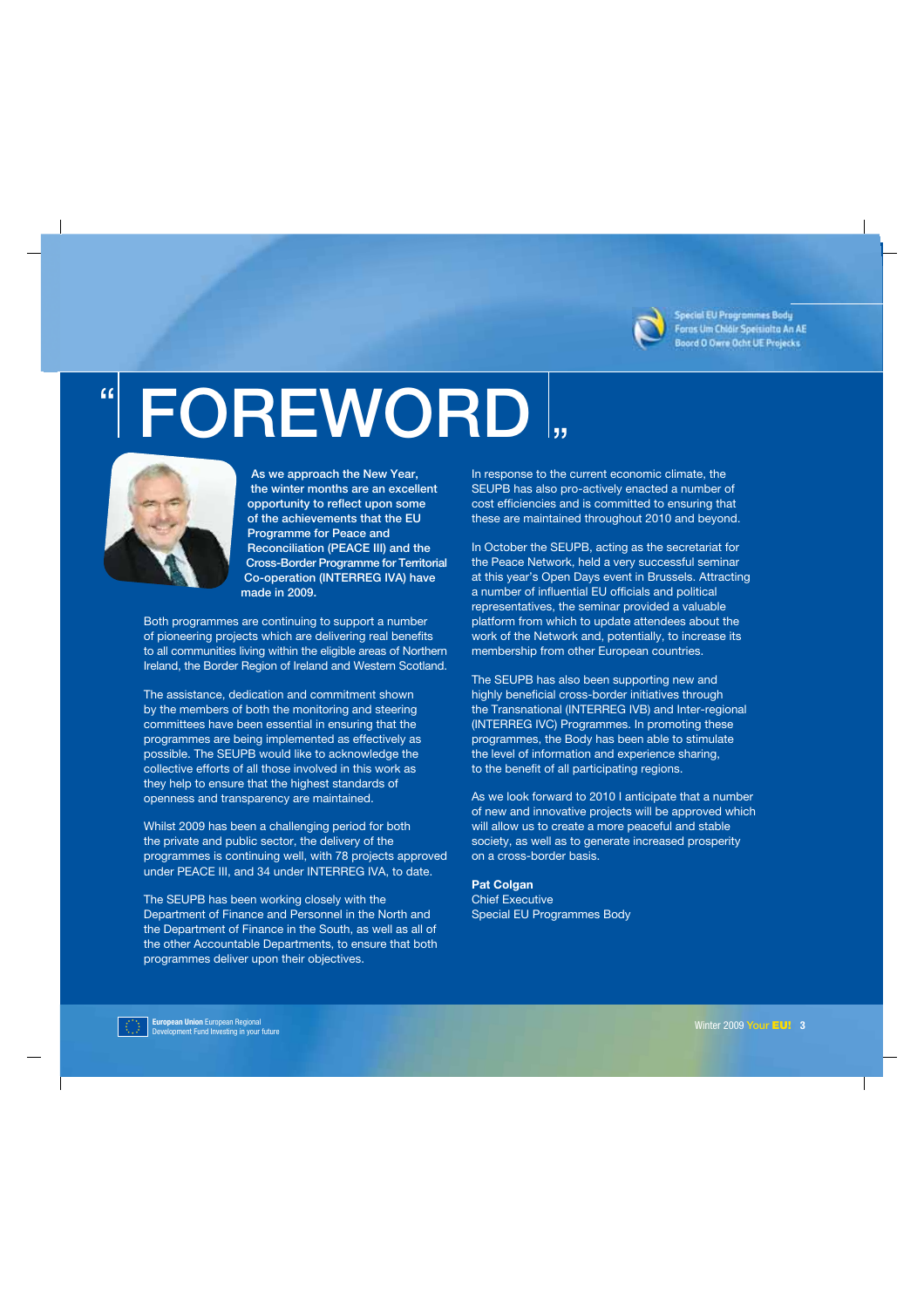# **Going Down** the path of mutual respect

Anti-social behaviour is a phenomenon common to society the world over. In Northern Ireland, however, the situation is exacerbated among young people, who have grown up in communities emerging from years of sectarian conflict.

The PATHS Project aims to tackle the problem from a very early age by engaging children as young as ten years old. This innovative project focuses on the motivation behind sectarian and racist behaviour in Londonderry, which can manifest itself in a number of ways - through rowdy, riotous conduct, name calling, physical attacks and offensive graffiti.

The programme is being delivered simultaneously in three geographic communities of the city - the Bogside and Brandywell, Newbuildings and within the Travelling community in the Ballyarnett area of Greater Shantallow.

PATHS (Positive Alternative to Hatred and Sectarianism) has been funded through the European Union's PEACE III Programme, managed for the SEUPB by Dove House Community Trust. The project partners are Derry Travellers and Newbuildings Community Association.

Three part-time youth workers have been employed to deliver the project in the three areas, using a combination of peer mentoring, group work sessions and survival training. It aims to offer help and support to its participants - aged between 10 and 25 and from different religious and ethnic backgrounds - and to create a peaceful, stable environment in which they can grow in mutual respect and understanding.

The young people take part

together in outdoor survival activities, drama groups, discussions and debates, art workshops and overnight expeditions. There is particular emphasis placed on dealing with situations arising at certain times of the year, when sectarian tension is heightened.

Sixteen year-old Cliodhna from the Bogside is in no doubt about what she has got out of taking part in PATHS.

"The mentoring programme was really good. It was good to learn about different cultures and different identities. It was great meeting other young people from different minorities. I would not have been given these opportunities if it was not for the

PATHS programme," she says. Her words endorse the view that through this programme, young people will develop the confidence, skills and knowledge, which can lead them away from sectarian and racist violence and counter the negative perceptions, held by themselves and others. about the communities which they come from.

Further information from Elaine Doherty, Youth First Co-ordinator on: +44 (0)28 7126 9327 and elaine\_doherty@talk21.com

**IMAGE** Young participants on the Positive Alternative to Hatred and Sectarianism project in Derry.(l-r) Rebecca McClelland, Cliodhna McCool, Shannon Gillespe and Jade Huey.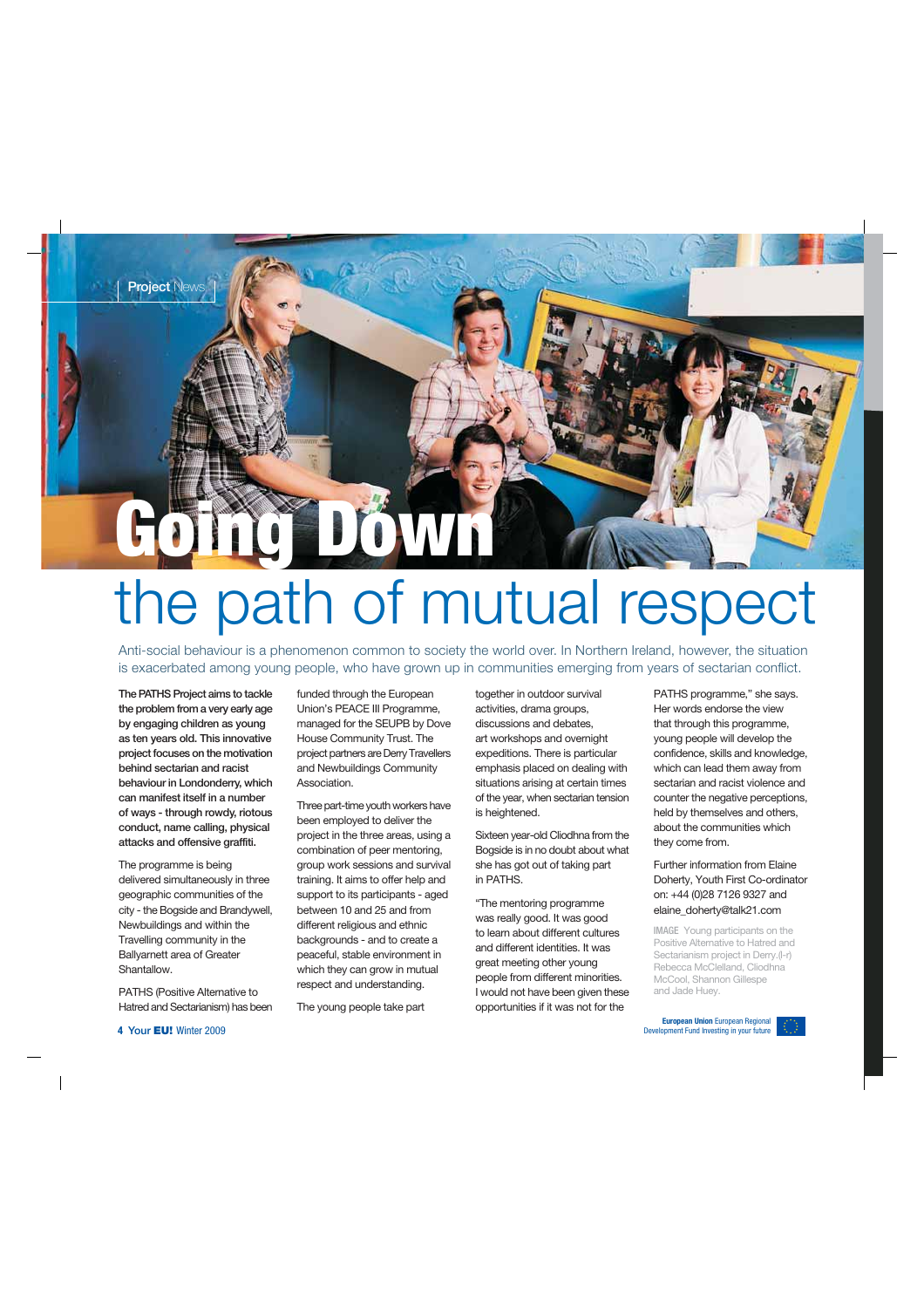An innovative project, involving collaboration between health service providers, information and communication technology (ICT) companies and universities in Sweden, Norway and Northern Ireland, is developing new products and services which offer older people mobile-phone based services for improved health, safety and well-being.

The MyHealth@Age project receives European Union funding through the Northern Periphery Programme, an INTERREG IVB Transnational Programme.

In Northern Ireland, the project team comprises staff at the Southern Health and Social Care Trust, researchers within three Schools at the University of Ulster, a Newry company which has developed Global Positioning Satellite (GPS) people tracking technology and a Belfast company which has developed a social networking service.

Dr George Moore of the University of Ulster, is the project's Principal Investigator in Northern Ireland.

"The aim of the project is to research, develop and trial new mobile products and services that elderly people can use to help them feel safer both in their homes and in the community so they can live a more active and healthy life. These products and services are based around using smartphones and incorporate a personal safety alarm and GPS tracking technologies," George explains.

The new services are now being trialled by a group of older people in the Newry area, following an extensive user centred design process.

Using a standard commercially available mobile handset, the team has developed specialist services which older people can access via their smartphones.

For example, the phone can connect to a specially designed fall sensor to act as a safety alarm, alerting an alarm centre if the user has a fall. Help can then be dispatched using the new GPS tracking technology within the smartphone to identify the user's location.

Older people are also able to engage socially using the project's mobile social networking service. This



### **New Technologies** to Help Improve the Health, Safety and Well-Being of Older People

**IMAGE** Johanna Galligan explains the new smartphone technology and services to Sean Gibbs, one of a group of older people in the Newry area trialling them for 9-12 months

can help them to stay in touch while at home and also to arrange social events.

The new services can also be used to help older people with prescribed self health care practices. For example, under the direction of the health staff, people could monitor their own blood pressure or blood glucose levels at home, using the smartphone to record and transmit the data back to a specialist nurse.

"This is an exciting project which will give us a better understanding of how the potential from new technology products could be developed and deployed for the future and how their applications could shape

responses from Health and Social Services to better meet the needs of older people. There are regular meetings of the project teams from the three countries taking part which gives us a chance to exchange information and share new developments," Dr Moore added.

The SEUPB acts as the Regional Contact Point for the Northern Periphery Programme. For more information, please contact: Teresa Lennon, INTERREG IVB and IVC Programme Manager, teresa.lennon@seupb.eu

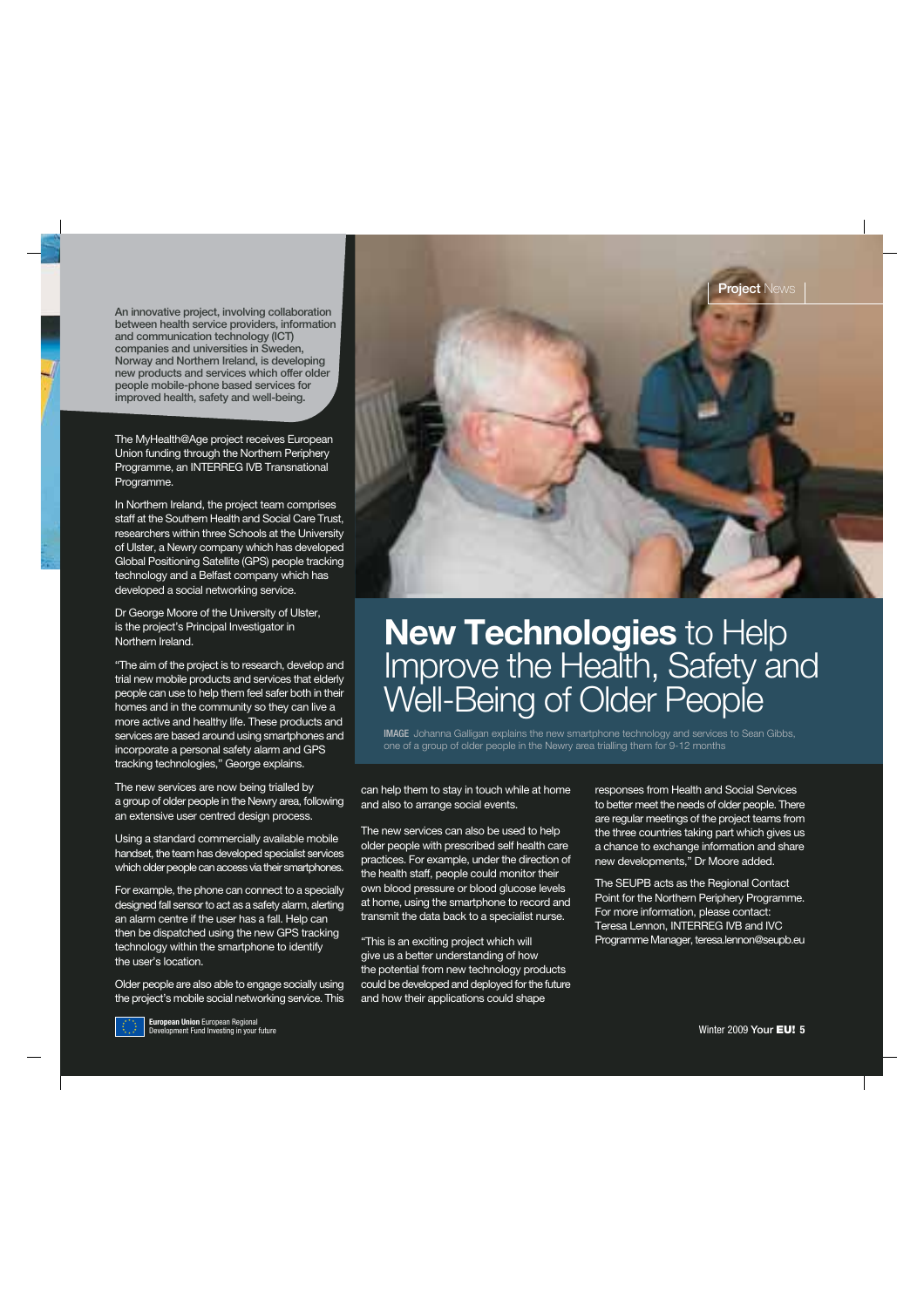**Project News** 

# Sligo's Rapid **URBAN COLLECTIVE** Builds Relationships

One innovative project in Sligo, the Rapid Urban Collective, embraces the ethos of the PEACE III Programme with great enthusiasm, building on the themes of partnership, equality and inclusion. Supported through the Sligo PEACE III Action Plan and spearheaded by Sligo's Rapid Area Implementation Team, it brings together nine groups from the statutory and voluntary/community sectors to deliver an exciting programme of work.

The project focuses on establishing meaningful dialogue and exchange through shared interests and common concerns within a number of disadvantaged urban areas in Sligo. It provides opportunities for people of all ages and abilities and from all sections of the community to come together

to build relationships (locally and cross-border) and to address issues relating to sectarianism and racism.

#### For example:

Rehab Care, The Model and Stravaganza, Derry come together to develop a crossborder drama project for a mixed ability group.

**MCR Community Centre** and Cranmore Community Co-Operative have developed a joint youth soccer/inter-cultural awareness project.

The Sligo Immigrant Organisation hosts a cross-border sports programme with a focused discussion forum and media campaign designed to challenge prejudice.

Sligo Traveller Support Group's cross-border project works to build good relations between Traveller and settled youth.

Northside offers tailor-made training in inter-culturalism to community leaders and volunteers.

Sligo Education Centre delivers a challenging programme designed to promote and develop conflict resolution/mediation skills among pupils, teachers and parents from schools on both sides of the border.

Bringing this collective together has been no easy feat, as Rapid Co-ordinator Pamela Andison explained: "We wanted to develop a collective which would engage with the PEACE Programme in a meaningful way and effect lasting change in our communities."

The members of the Collective are very aware that, while they have worked hard to bring the project to this point, they are just beginning the journey. Speaking on their behalf, Collective steering group member, Marcella McGarry, said: "The principal challenge is to constantly challenge our own values and to assess how inclusive we are."

For further information contact Helen O'Hara, project co-ordinator: 00353 (0) 71 91 11823, e-mail: h.ohara@sligococo.ie

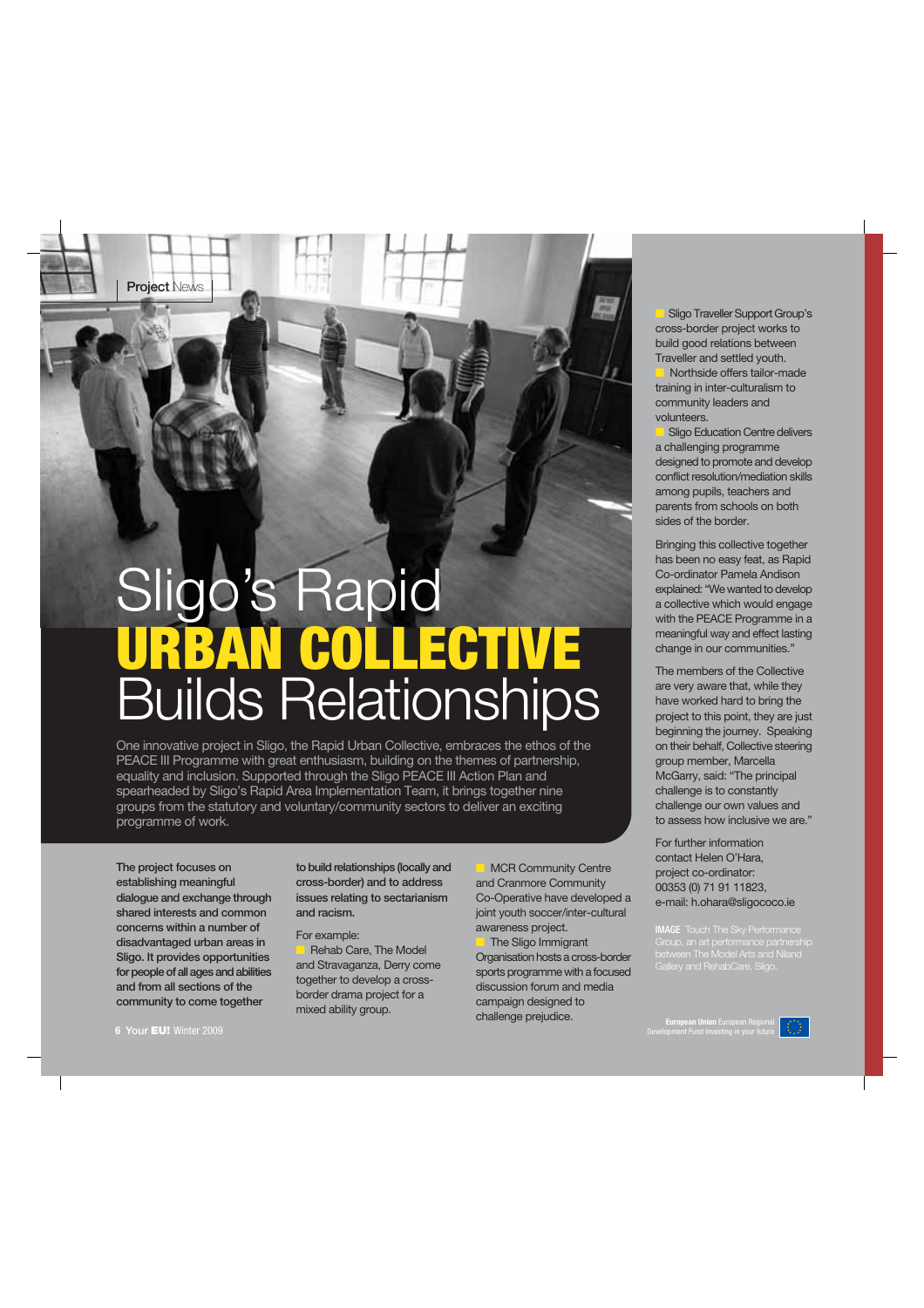Belfast is rapidly becoming known as a city of festivals. It is now home to some ninety annual festivals, a vivid reflection of its burgeoning and diverse cultural and artistic life.

Belfast City Council's Good Relations Partnership is in the process of developing shared cultural space in the city to accommodate a wide-ranging, innovative programme of sporting, arts and leisure-based events, for the benefit of its many local and ethnic communities.

The project is funded by the European Union's PEACE III Programme, managed for the SEUPB by Belfast City Council's Good Relations Partnership.

The Partnership has supported a number of major events during the past months. These include the celebrations to mark the reopening of Belfast City Hall, following its £11 million refurbishment.

The recent Diwali/Samhain celebrations formed a lively bridge between Ireland and India, welcoming participants and visitors from Turkey, Romania, South and North India, Denmark, Egypt and Lithuania, most of whom were coming to the City Hall for the first time.

Nisha Tandon runs ArtsEkta, Northern Ireland's leading arts organisation devoted to addressing the needs of artists among ethnic minorities. She has been a driving force behind the programme and feels that it is

very important for the city to have a shared space, especially in such a beautiful and significant setting as the splendid City Hall.

"We are an organisation which proudly promotes all cultures," she explains. "This important new initiative sends out a powerful message that Belfast is a city for all," she says. "Funding from the PEACE III Programme has been instrumental in delivering cultural events which are truly welcoming and inclusive.

"Diwali, the Hindu festival of lights, is the most popular of all the festivals from South Asia and is also the occasion for celebrations by Jains and Sikhs, as well as Hindus.

"It celebrates the victory of good over evil, light over darkness and knowledge over ignorance, although the actual legends which go with the festival are different in different parts of India."

The Irish festival of Samhain was principally a harvest festival. But, it also has aspects of a festival of the dead and is now seen as contributing to the modern celebration of Halloween.

For further information contact Isaac May at Belfast City Council on: mayi@belfastcity.gov.uk T: 028 9032 0202, Ext. 6034

**IMAGE** India and Ireland come together through dance and culture in the Diwali/Samhain celebrations at



# through dance and culture in the<br>Dival/Samhain celebrations at<br>Belfast City Hall. a City full of Festivals



Winter 2009 Your **EU! 7**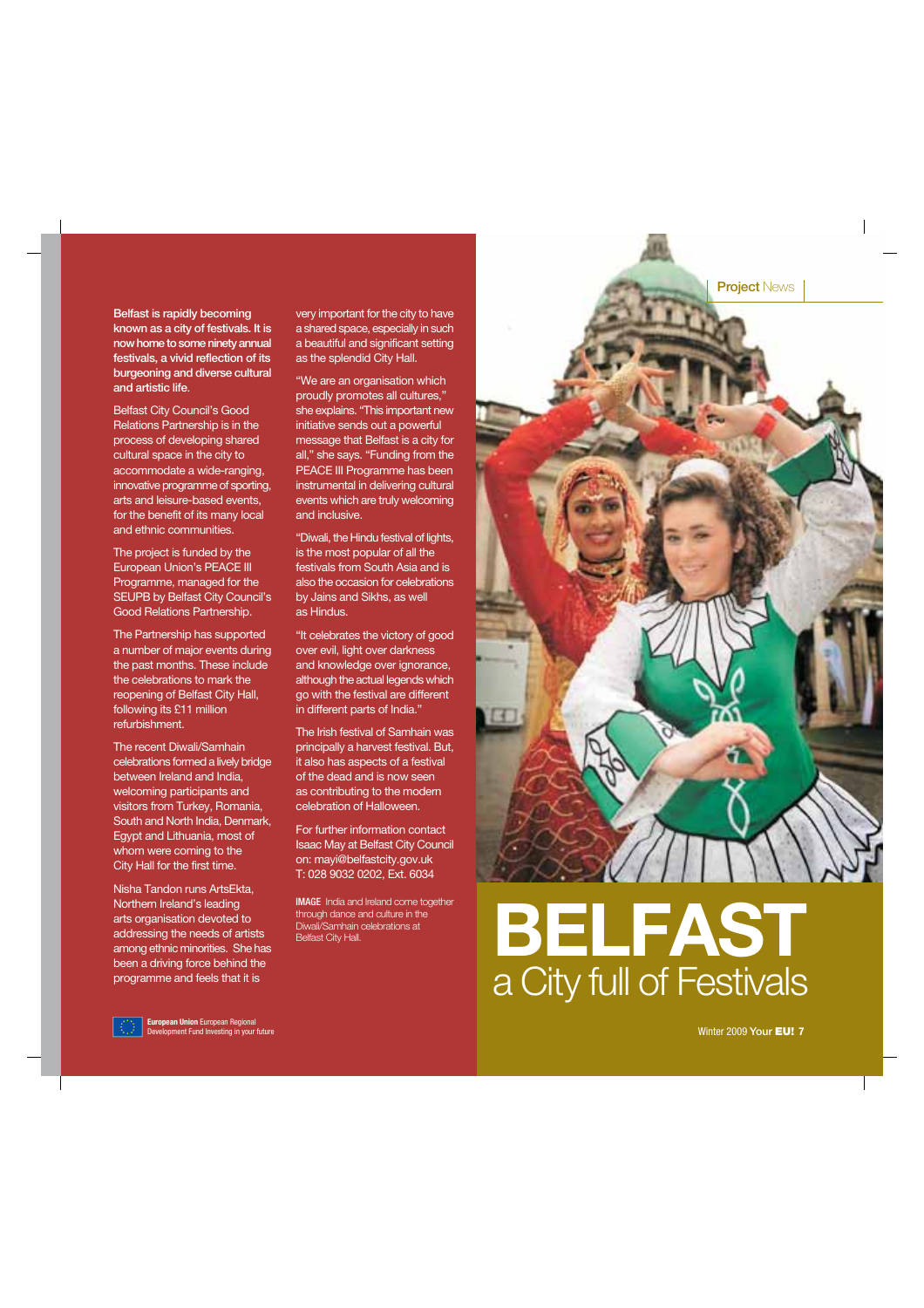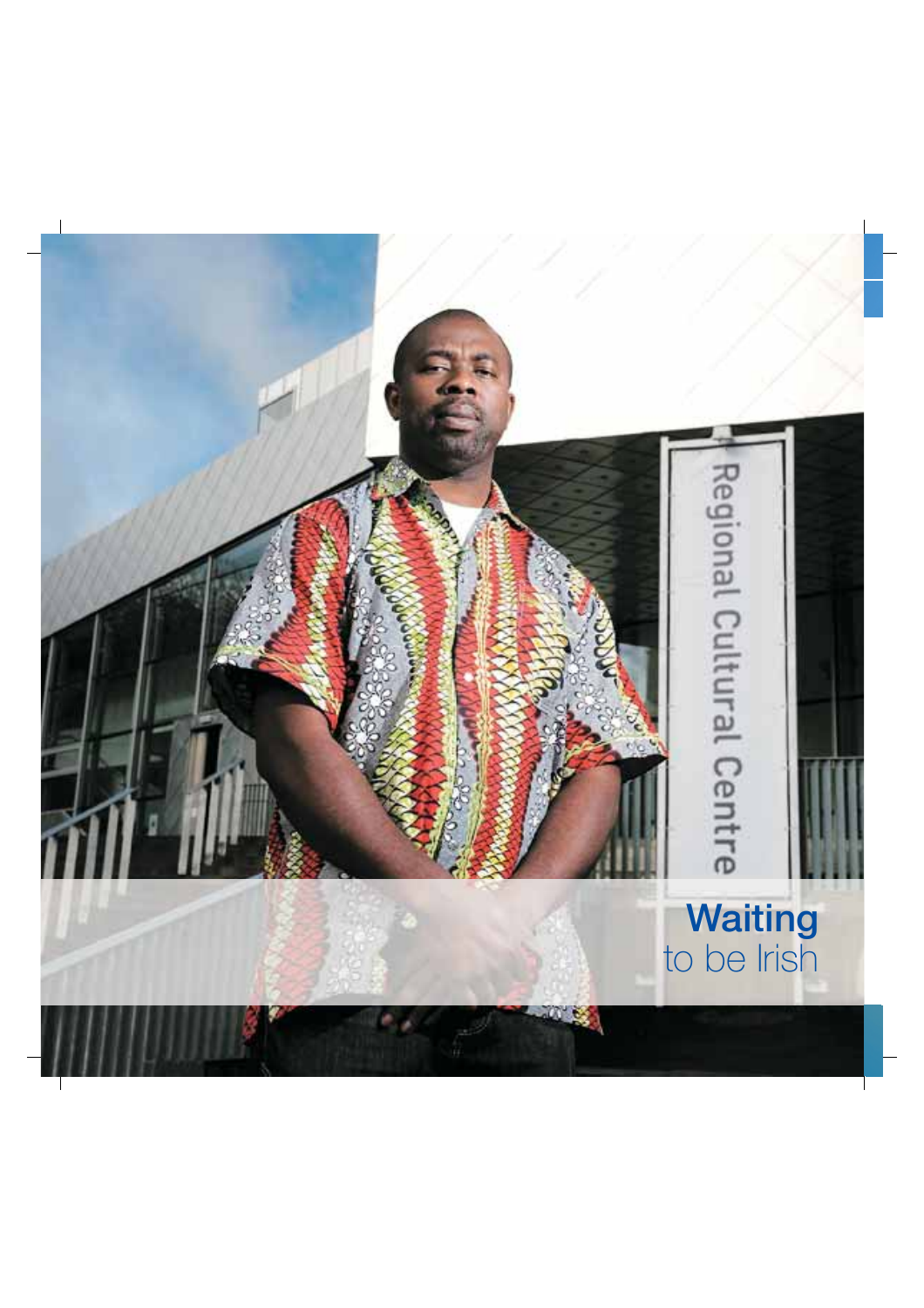**1** This work has made me a different person.<br>
It has taken me to new places and introduce<br>
me to new people and all kinds of possibilities are This work has made me a different person. It has taken me to new places and introduced opening up to me. It has given me back my life. **"**

Actor/writer Theo Guessela



In September, an important piece of drama went on tour in County Donegal. 'Waiting to be Irish' was the work of two actors from Cameroon, both refugees living in Ireland. Its success underlines the value of issue-based theatre models as tools/resource catalysts for dialogue and reframing.

The two were keen to tell their stories of why they had come to Ireland and to share their experience of waiting for their cases to be heard and processed. Jo Hunt, an asylum seeker support worker, joined them as an educational facilitator during the post-show discussions.

The first phase of the project was supported by Donegal County Council and the subsequent tour by the European Union's PEACE III Programme, managed for the SEUPB by the Donegal CDB Peace and Reconciliation Partnership.

Thirty-eight year-old Theo Guessela used to teach science in a college in Cameroon, where he also co-ordinated a scheme, which enabled disadvantaged people access to education.

He arrived in Ireland eight years ago in search of asylum and waited six years for his official papers to come through. Now he says he is Irish by nationality but still Cameroonian in spirit.

"It's hard for people to say the exact reasons why they leave their country and go somewhere else, " he says. "In my case, it was for personal and political reasons. I needed to be somewhere where I would feel safe.

"People told me that Ireland was a good place to come to. I knew almost nothing about its culture or anything about the reality of life here, so it was a big, big shock. I had not realised that Ireland was so divided. It was all very confusing at first. I had a lot of learning to do.

"There were days when I felt very stressed and low. It was hard not knowing how to deal with the difficult times because, back home, if you are feeling a bit down you talk to your family or maybe you go to someone in your church. The stress issue is not in our vocabulary."'

Then Theo and a group of fellow refugees were invited to form a traditional African denbe drumming group. They gave a number of public performances, including one for President McAleese, and slowly he started to rediscover his own identity.

"I began to make connections on an individual level," he recalls. "The process worked both ways, as people started to find out about us and stopped viewing us as just a group of black people."

He was approached by community arts and education officer Maura Logue, with the idea of creating an intercultural theatre-in-education project. She introduced him and fellow Cameroonian Shogun Akano to director Declan Birney and together they created 'Waiting to be Irish'. It toured to both sides of the border and was performed across Donegal during Social Inclusion Week, playing to 70 adults, including Council workers, educators and youth leaders, and 295 teenagers in schools and youth projects.

"The actors and the audience discovered so much common ground," says Theo. "We all belong to countries, which are divided - here between Britain and Ireland, Cameroon between Britain and France. It is just the people who make the difference."

He has just co-ordinated a play, adapted from a short story, about politics in Nigeria, with a diverse cast drawn from four countries, and has several other projects on his busy agenda.

Further information from Maura Logue on: mauraflogue@gmail.com or 00 353 86 404 7065.

Main Image: Theo Guessela, writer and actor, whose drama, Waiting to be Irish, toured on both sides of the border in the north west.

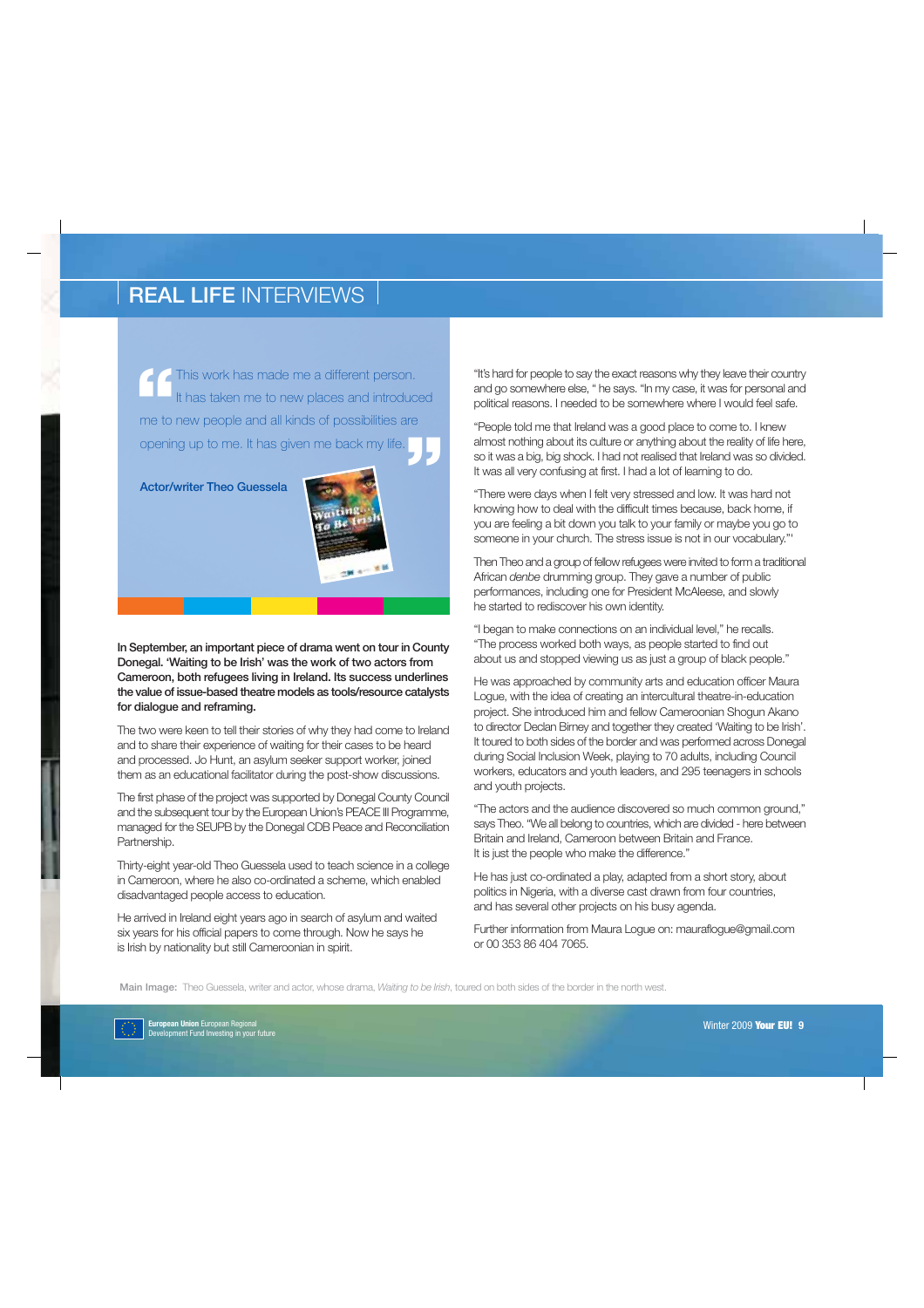# **Communications Advice** from the SEUPB

Towards the end of October, the SEUPB Communications Team co-ordinated a series of workshops for all project communication leads.

The events, which took place in Broughshane, Newry, Monaghan and Letterkenny, proved very popular. Approximately 100 people in total attended.

Covering a number of issues, including general PR tools and the use of social media, as well as the best communication evaluation techniques, the workshops were designed to provide as much useful information as possible.

A number of project representatives also generously agreed to give of their time and speak at the events.

This included Mo Durkan, from Ilex, who outlined some of the more localised community relations activities she has conducted to create support for the new Peace

bridge in Londonderry, under the PEACE III Programme.

Sadie Bergin was also on hand to discuss some of the techniques she has successfully employed to inform her key stakeholders about the various healthcare projects supported under the INTERREG IVA cross-border CAWT initiative.

Additional presentations were supplied by Colleen McCauley from the Irish Football Association,

Cliodhna Geraghty from the 'Behind the Masks' project, as well as Angus Lambkin from the 'Healing through Remembering' initiative.

Several local journalists also spoke at the events and helped the communication leads to gauge what types of stories are more newsworthy than others.

Adding a lot of humour to the workshops, the journalists, including ex-BBC producer Rowan Hand, described some of the best and worst PR approaches they had experienced over the years.

The pros and cons of social networking sites like 'facebook' and 'bebo' were also discussed and the Communications Team gave an overview of the European Commission's information and publicity requirements to be adhered to by all of the individual projects.



**IMAGE** The Irish Football Association's PEACE supported 'Love Football, Hate Bigotry' campaign, which was used as a discussion point during an SEUPB communications workshop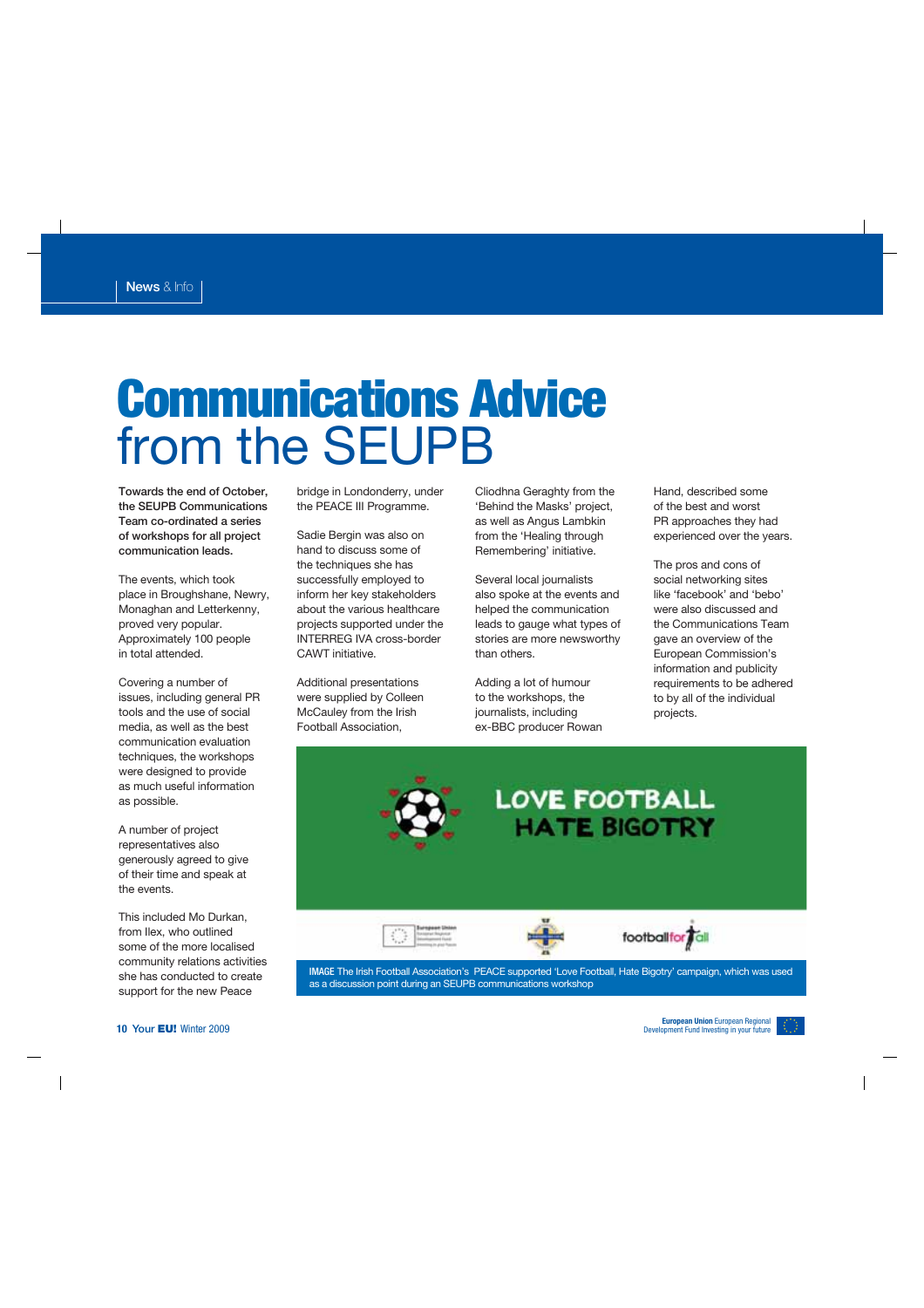### SEUPB attends **OPPORTUNITY EUROPE**

An annual event, designed to introduce a new generation of young people to all things European, the Opportunity Europe exhibition and fair, took place at St. George's Market on 20 and 21 October.

Attracting thousands of school children from across Northern Ireland, visitors were able to sample cuisine from different parts of Europe and even take part in salsa dance lessons.

As 2009 is the European Year for Creativity and Innovation, a special zone at the exhibition was dedicated to local creative industries.

Over the two-day event SEUPB employees took turns to staff a specially designed stand and

tasked children with drawing an EU mascot, whilst also testing their general knowledge on a number of European issues.

The SEUPB also took advantage of the event to teach young people about the impact that both PEACE III and INTERREG IVA are having in creating peace and stability and greater cross-border co-operation across Northern Ireland, the Border Region of Ireland and Western Scotland.

Receiving a huge amount of positive feedback from the children, the event proved to be a great success, with visitors coming away with bags of goodies and a budding appreciation of the role the EU plays in our day-to-day lives.



**IMAGE** Louise Buckley (left) and Nicola Crawford of SEUPB staffing the stand at the Opportunity Europe 2009 event

### Your **EU!** to go Digital!

#### As of next year, Your EU! will no longer appear in a hard copy format, but will be available as an e-zine.

From January onwards, Your **EU!** will embrace the digital age and will be sent to all of our readers via e-mail, as well as being accessible through our website.

It will contain the same type of stories, news and interesting feature articles as previous editions. However the e-zine will be presented in a more condensed, easy to read format.

We would ask all project leaders or beneficiaries who are interested in appearing in the new look magazine to speak to us in the SEUPB Communications team directly, using the email address below, or by phone on Belfast 9026 6696. As always, we promise to consider all projects for inclusion.

To ensure that we reach the same audience as in previous years, we would ask everyone who is interested in remaining on our mailing list to please send their e-mail address to us via communications@seupb.eu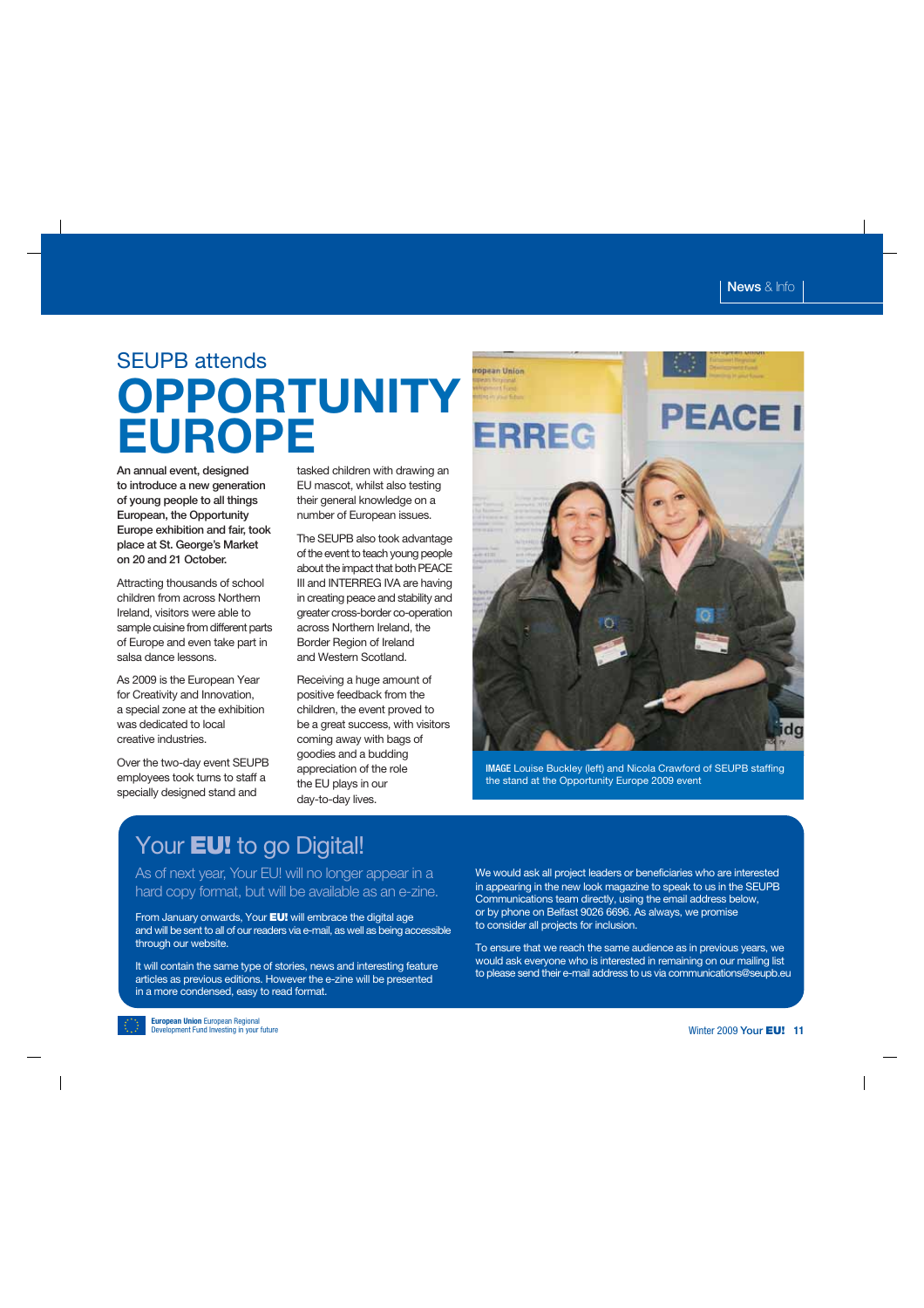# **OPEN DAYS** 2009





A number of representatives from the SEUPB attended this year's seventh OPEN DAYS (European Week of Cities and Regions) event in Brussels, 5 to 8 October.

Attracting delegates from across the European Union, the annual event consisted of 125 seminars, workshops, debates and exhibitions.

In total, more than 6,000 participants attended, as well as 250 partners including 213 regions/cities from 33 different countries.

As the secretariat for the Peace Network, the SEUPB also co-ordinated a seminar for the Network at the Open

Days entitled 'Sharing the Experience of Peace and Reconciliation in Northern Ireland.'

A number of key EU officials attended the event which was also designed to help increase membership of the Peace Network from other countries across Europe.

At the seminar, Jokin Bildarratz, President of EUDEL, the Association of Basque Municipalities, outlined the opportunities which the Network provides for the Basque country in relation to 'Community based Approaches to Peace Building.'

Andreas Ashiotis, member of the Council of Reconstruction and Resettlement in Cyprus, detailed the importance of working with children and young people to help them become ambassadors of peace and reconciliation within their own communities.

Set up to communicate the unique experience of managing, evaluating and implementing EU PEACE funding in Northern Ireland and the Border Region of Ireland,

the Peace Network is still developing and actively seeking new partners.

As well as focusing on increasing membership during 2010, the Network will aim to build links between projects on the ground in Northern Ireland and Ireland with other similar projects across Europe.

Image: Shaun Henry, SEUPB Director of the Managing Authority, at the 2009 OPEN DAYS event.





ipectol FU Programmes Body<br>Iwas Uss Chico Specialty An AE<br>Insee O Dave Ocht UE Projects

#### New Belfast Address for **SEUPB**

At the start of next year, the SEUPB's Belfast office will move from its current location in the Gasworks to new premises on Clarence Street West, Belfast.

The SEUPB will take over the seventh floor of the Clarence building, just off Bedford Street.

The move, which has been in the planning stages for a number of months, will provide much needed additional office and storage space for the Body.

Work on the internal fixtures and fittings will be completed over the winter months in time for the move at the end of January.

The postal address for the new office space will be: SEUPB 7th Floor Clarence West 2 Clarence Street West Belfast BT2 7GP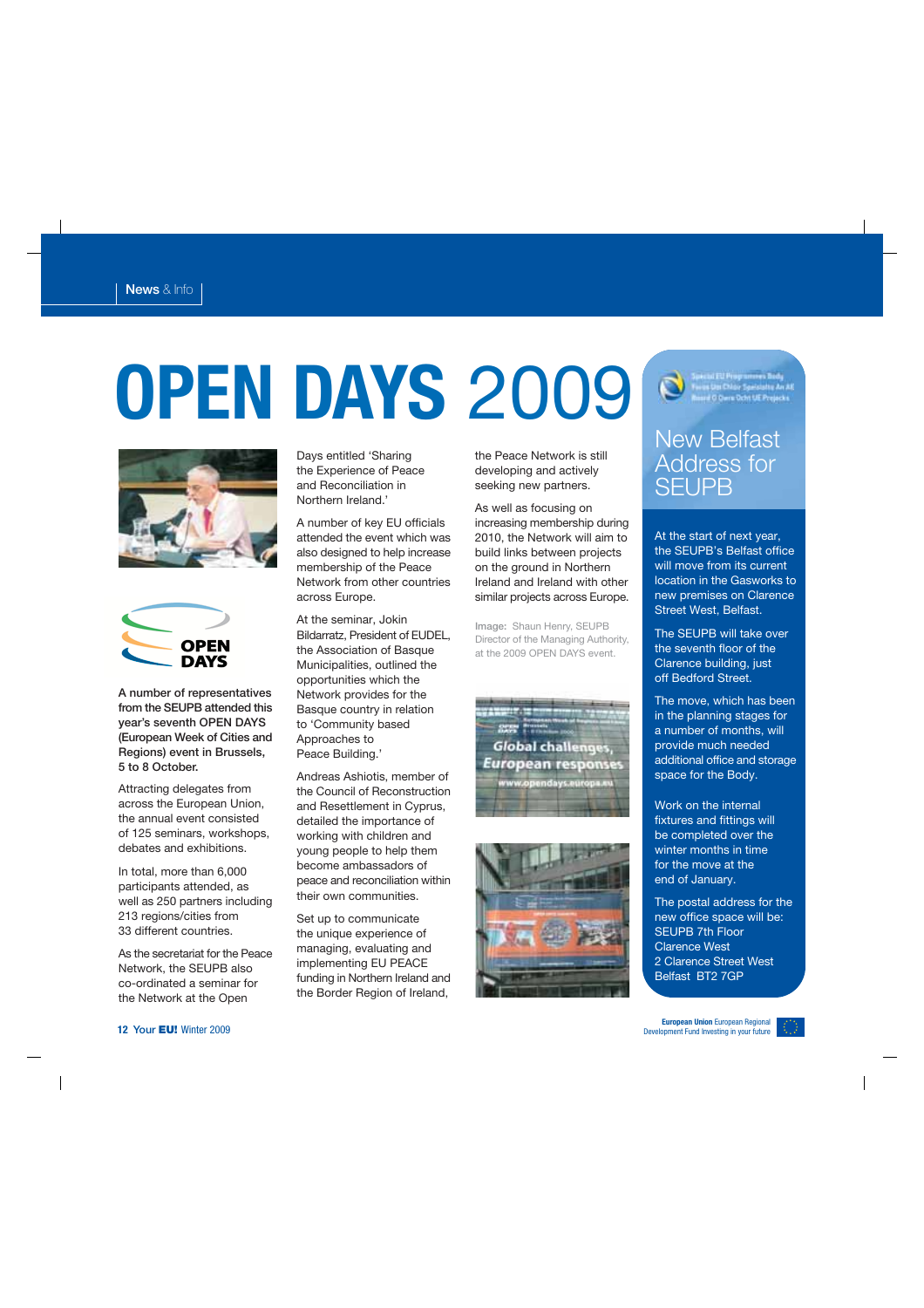### **Making European Cooperation a Reality in Northern Ireland**



With Finance Minister Sammy Wilson at the event in the Ramada Hotel, Belfast are (l to r): Niclas Forsling (Head of Secretariat, Northern Periphery Programme), Akos Szabo (Communication and Project Advisor, INTERREG IVC Programme Secretariat) and Jean-Luc Frès (Director of Programme Secretariat, Atlantic Area).

A Conference to encourage greater Northern Ireland participation in the Transnational INTERREG IVB and IVC Programmes took place in Belfast's Ramada Hotel, on 19 November.

For the 2007-13 funding period, Northern Ireland is already participating in 22 successful project

partnerships and is working with partners from 12 EU Member States and other European Countries.

Northern Ireland Finance Minister Sammy Wilson addressed those attending, saying that: "Involvement in these programmes has real economic benefits for Northern Ireland. They

involve working with partners from across Europe on economic, urban, rural, environmental, and spatial issues among others."

Mr Wilson continued: "All too often we sell ourselves short as a region but these programmes represent a significant achievement. These projects are in a whole variety of fields from innovation to environmental protection. We are not only learning from our European counterparts, but also sharing our own experiences on tackling common issues.

In many cases, European regions are specifically seeking partners from Northern Ireland to take

advantage of our experience." The Minister encouraged others to become involved and take advantage of the opportunities available in these programmes and partnerships.

He concluded: "Now is the time to get involved. There is a lot of advice available and my simple message is to take advantage of it and to take the step to put your own ideas forward. My department and the Special EU Programmes Body will continue to help local organisations search for project partners and take the next steps. With a renewed effort, I have no doubt that we can double our number of these successful projects."



#### **North West Europe - Annual Conference**

The Annual Event of INTERREG IVB North West Europe (NWE) 2009 took place on 8th and 9th October in Rotterdam. Representatives of the member states, regions and cities and stakeholders took part in the 2-day event on territorial development coveringall 4 priorities of the Programme and with a special focus on Climate change: mitigation and adaption. More details are available on the website: http://www.nweurope.eu/event\_2009/ Image: Pat Colgan, SEUPB Chief Executive, at the INTERREG IVB conference in Rotterdam in October.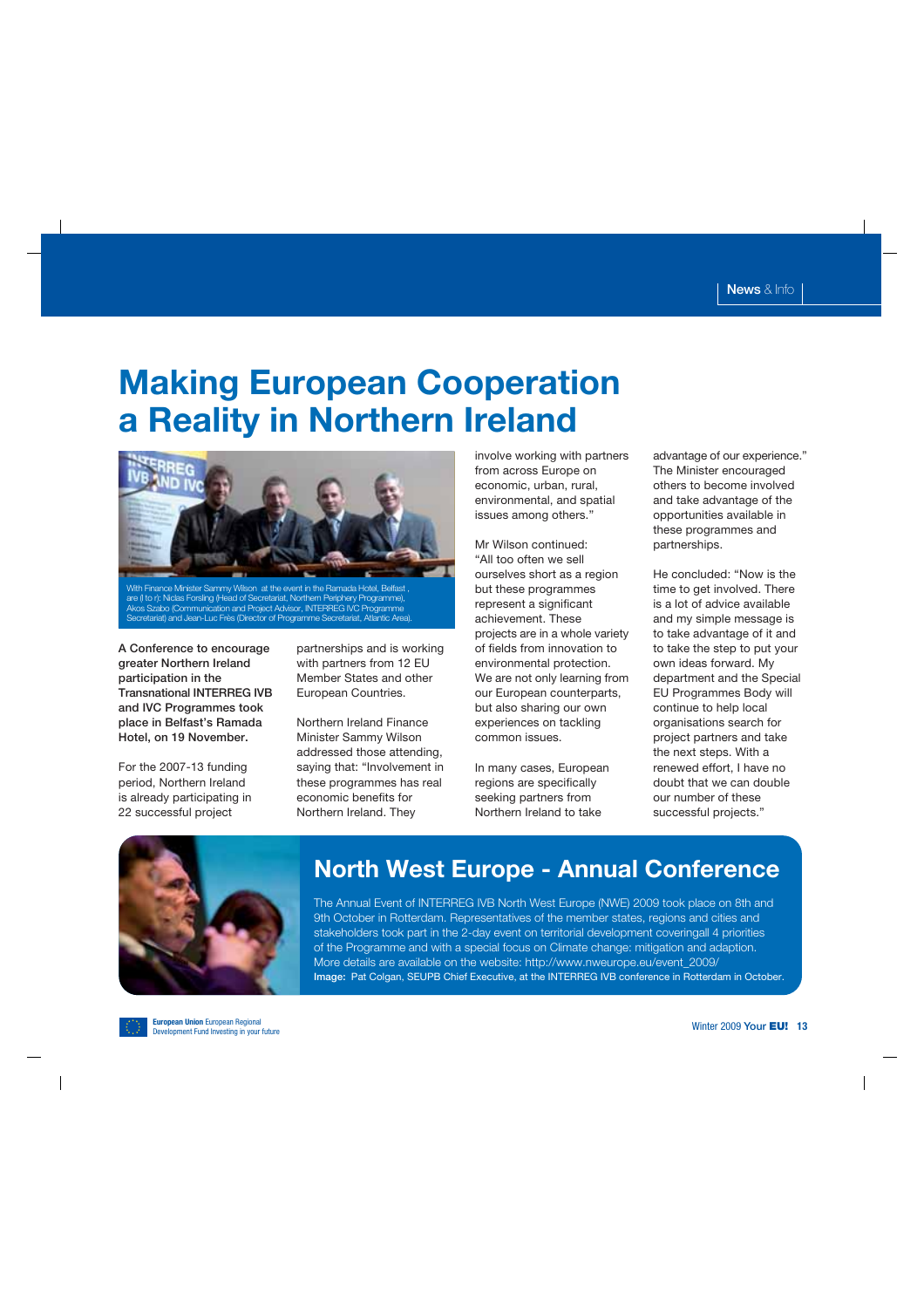

### **Local community** helps regenerate North Belfast's Alexandra Park

Finance Minister, Sammy Wilson, recently visited North Belfast to view regeneration work at a local interface.

The work at Alexandra Park is being taken forward by Groundwork Northern Ireland, assisted by almost £1million of European Union PEACE III funding.

The Reconciling Communities Through Regeneration Project gives local community and statutory agencies the support needed to reduce sectarian attitudes in the interface area and cut the number of peace walls, murals, flags and painted kerb stones.

**IMAGE** Viewing regeneration work in North Belfast are: Finance Minister, Sammy Wilson; Pat Colgan, Chief Executive SEUPB and Agnes Junk and Jackie Trainor, local representatives from Tigers Bay and Newington Parkside respectively.

The Minister said: "As Finance Minister, I am responsible for the European Union's PEACE III Programme in Northern Ireland. Beneficiaries of PEACE III funding, such as Groundwork NI, are engaged in vital work in many interface areas.

"Today I was able to witness at first hand how people from different communities are working together to create a shared space that can be enjoyed by all, irrespective of their background.

"In helping to regenerate Alexandra Park, people living within the Tiger's Bay and Newington Parkside area of North Belfast are challenging

some of the root causes of sectarianism and in doing so, are improving the quality of life for themselves and future generations.

"This project allows local communities to have a real say in the future of their areas. Groundwork NI has ensured that residents in this part of the city have been fully involved in shaping the future of their own community.

"The project is also designed to ensure that the momentum of cross-community

engagement will continue long after its completion, ensuring that lasting benefits will outlive the PEACE III Programme."

Sylvia Gordon, Director of Groundwork NI commented: "We are very grateful for all of the support and financial assistance we have received in helping this project to become a reality. Designed to transform specific areas that have been badly affected by conflict, the Reconciling Communities Through Regeneration project will help reduce or eliminate symbols of sectarian aggression. This is key if we are to support a culture of mutual respect and tolerance."

For further information contact Richard Rogers at Groundwork: +44 (0)28 9074 9494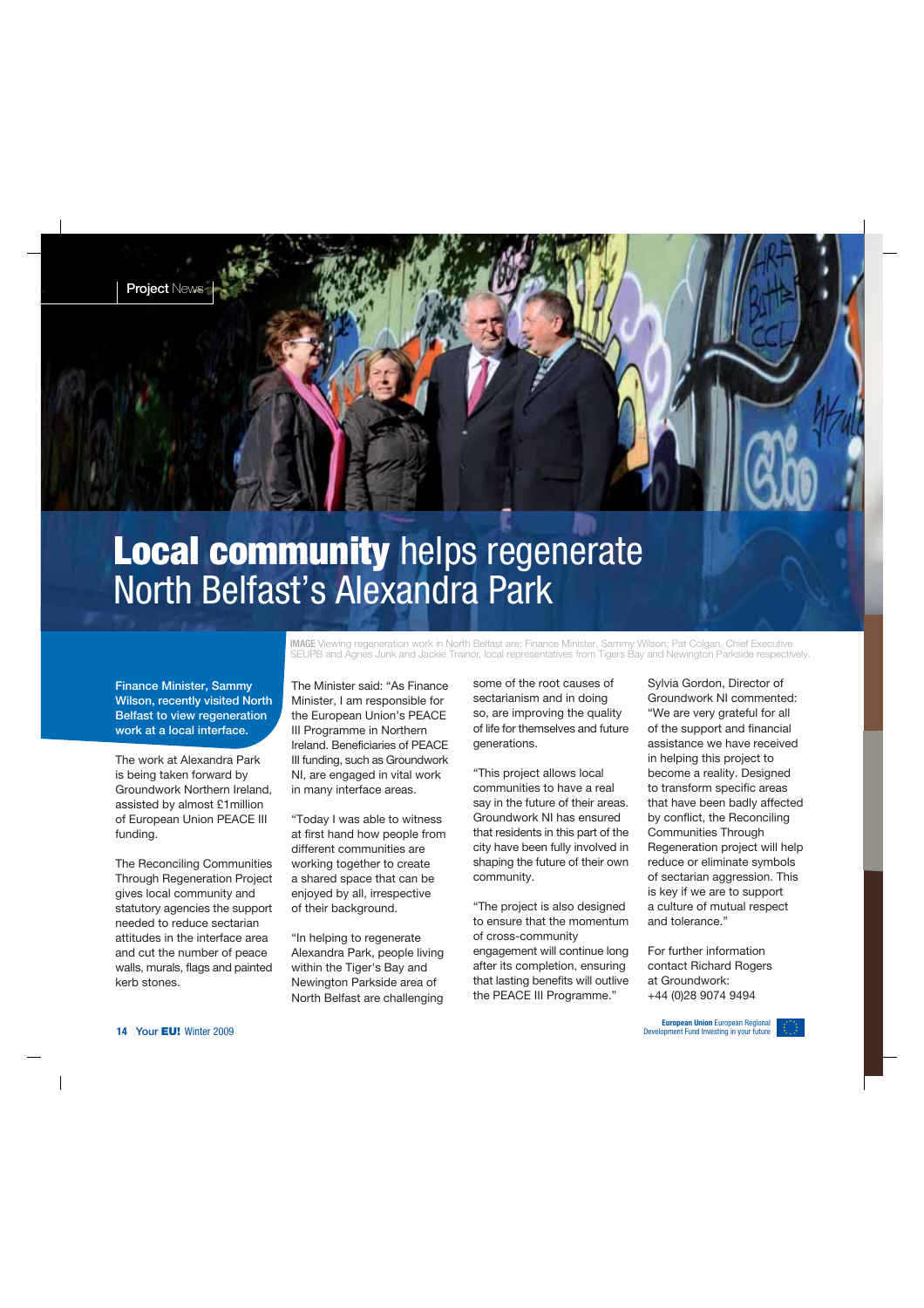

## **Community workers Harness** Equality for a Lasting Peace

One cross-border project in the north west is working to develop equality-focused peace networks locally for community workers and deliver a range of equality-related training, workshops and information and services.

The Hamessing Equality for Lasting Peace (HELP) project is run by the Donegal Community Workers Co-operative (CWC). The project is funded under Theme 1.2 of the European Union's PEACE III Programme, which is managed for the Special EU Programmes Body by the Community Relations Council/Pobal Consortium.

"HELP builds upon work that we piloted under the previous PEACE Programmes," explains Angela Holohan, CWC Project Coordinator. "It aims to sustain the current situation of peace through the development of equality focused peace networks and the promotion of quality community work as a means of intervention for lasting social change."

The project has delivered a series of workshops in the Border Region including an introductory session on 'Towards Standards in

Community Work' and 'Ending Hate in Our Communities'. To coincide with the official launch of the project on 16 September in Letterkenny, the Donegal CWC also hosted the first in a series of seminars, entitled, 'Equality - the Roadmap to Peace & Development Seminar'. The project also provides information and support to over 250 groups working in the area of peace and reconciliation in the north west.

Two peace networks are now established: in Letterkenny and Londonderry/Derry with a third planned in south Donegal. "Our

#### **Project News**

peace networks are made up of small groups of community workers who come together to discuss issues relating to local experiences of sectarianism and racism, within an equality framework. The aim is to aid peace building and reconciliation work in the region," Angela explained.

Responding to a high level of demand for related community work training courses, the project is currently also delivering three courses in tandem. These FETAC accredited courses include a specially developed module on equality and peace building.

A community worker on the course, Joleen Kuyper, commented: "It is marvellous to be offered the opportunity to study and receive a recognised qualification in the field of community development work - to learn about its history, theoretical aspects such as equality-based thinking and potential for peace-building, as well as the practicalities of working in the sector from experienced professionals in the field".

For further information visit: www.cwc.ie/cwc/donegalcwc.html

**IMAGE** Angela Holohan and Francine Blache-Breen of the Donegal Community Workers Co-operative are delivering services to community workers through the HELP project.

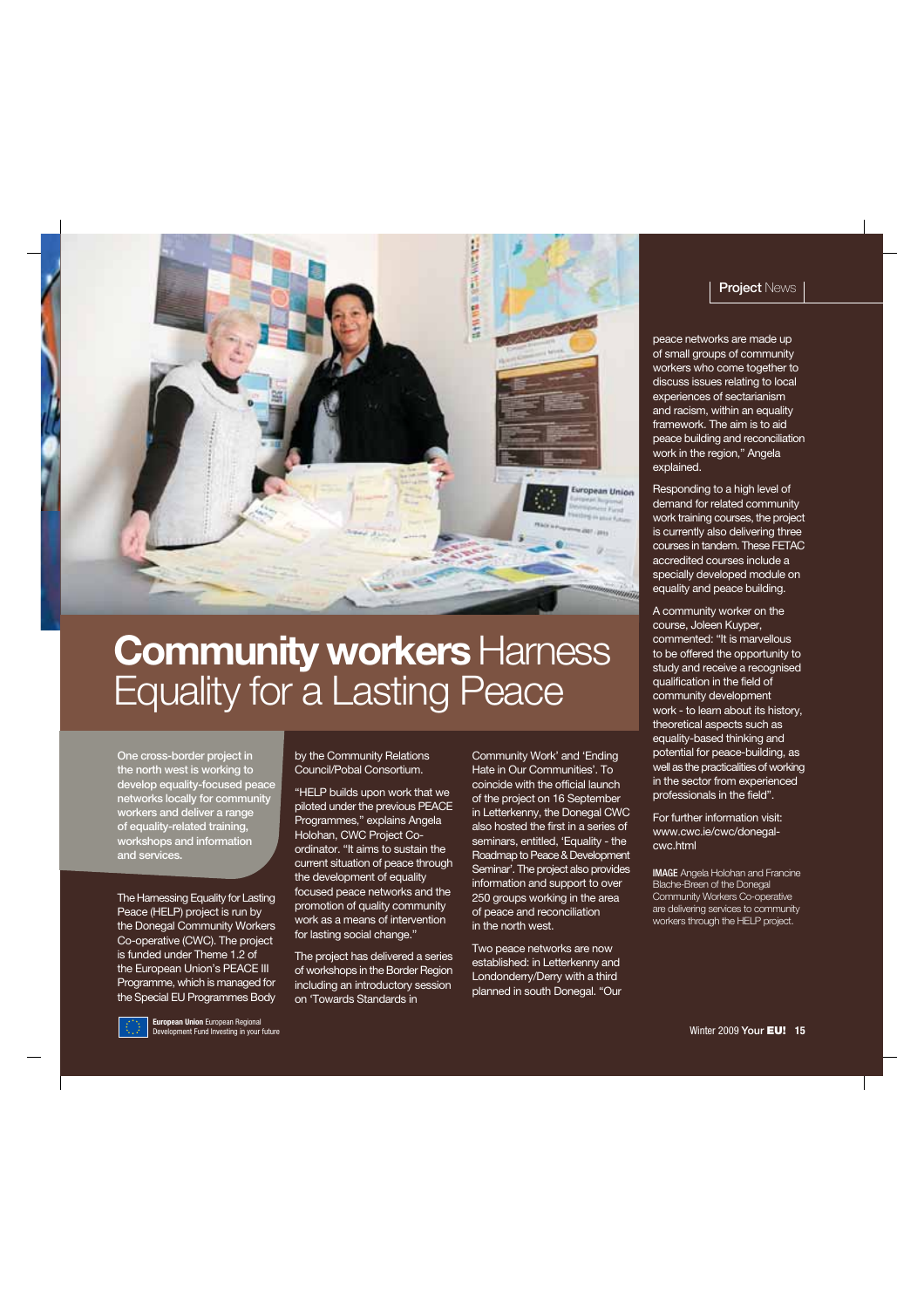# **Renewable** Energy for Rural Areas

In common with many other European regions, rural communities in Northern Ireland are facing substantial challenges as a result of their dependence on fossil energy.

With the increase in global warming, all regions in Europe are required to reduce their dependence on imported fuel and make a significant commitment to the use of renewable energy sources, which also generate fewer greenhouse gas emissions.

The Ulster Business School at the University of Ulster is a partner in a collaborative bid, which has secured substantial European Union funding under the Northern Periphery Programme. The project's Lead Partner is the North Karelia University of Applied Sciences in Finland and other partners include: Joensuu Regional Development Company JOSEK, University of Oulu, International Resource and Recycling Institute, with Scotland and Irish partners including WESTBIC, Western Regional Authority and Mayo County Council.

The driving forces behind the project in University of Ulster are Derek Bond, Dr Norry McBride and Dr Elaine Ramsey, all from the Department of Business, Retail and Financial Services at the University's Coleraine campus.

The project will extend over a threeyear period, during which small and medium-sized enterprises in rural areas will be encouraged to develop innovative small-scale renewable energy solutions within their business environments.

The Micro waste energy business - Micro Energy to Rural Enterprise (MicrE) Project - seeks to enhance the capacity for self-sustaining business and organisational life within the rural Northern Periphery regions.

The long-term aim is to develop a service, which will use waste technologies for small-scale renewable energy generation, available to small and mediumsized enterprises (SMEs) on a scale that is both viable and economically feasible.

The MicrE Project will promote competitiveness by increasing the capacity for innovation and networking in rural and peripheral areas and will seek to strengthen the synergies between environmental protection and growth in these areas.

"SMEs in rural communities will benefit directly in their everyday operations as a result of this ambitious project," says Dr McBride.

"The University of Ulster is delighted to be involved in this collaboration research project with its European partners. Any progress made towards tackling global warming and at the same time reducing energy costs will undoubtedly benefit the environment we all live in."

For further details contact Dr Norry McBride, Ulster Business School, University of Ulster. T: 07850919217 or n.mcbride@ulster.ac.uk

The SEUPB acts as the Regional Contact Point for the Northern Periphery Programme. For more information, please contact Teresa Lennon, INTERREG IVB and IVC Programme Manager, teresa.lennon@seupb.eu

**IMAGE** (l-r): Dr Norry McBride, Derek Bond and Dr Elaine Ramsey from the Ulster Business School launch the Micro Energy to Rural Enterprise project.

**European Union** European Regional Development Fund Investing in your future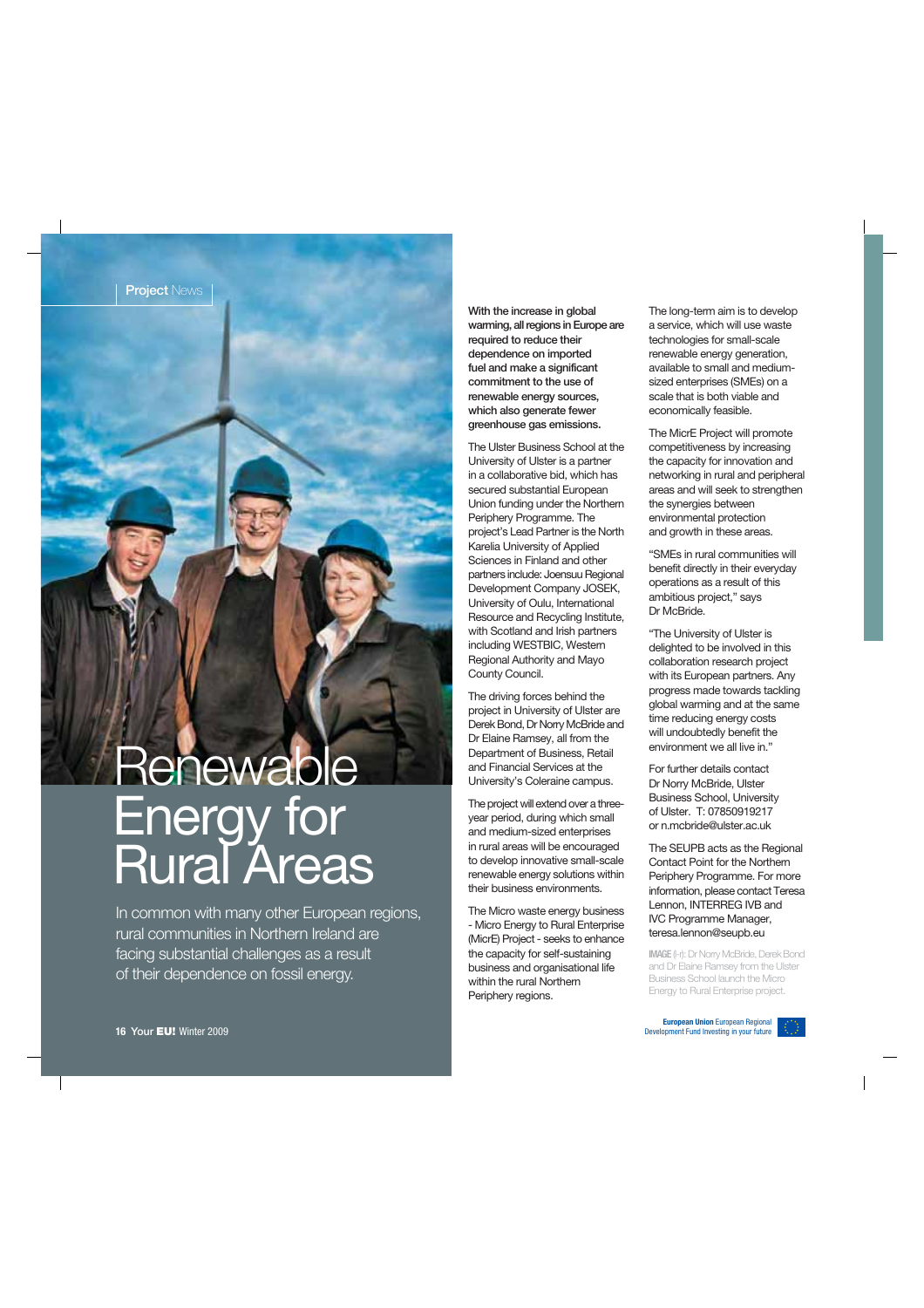### **IRISH PEACE** CENTRES

The Irish Peace Centres project aims to extend and embed reconciliation within and between communities by creating a strategic consortium to deliver a wide range of activities. It is funded under the European Union PEACE III Programme, managed for the Special EU Programmes Body by Co-operation Ireland.





The Irish Peace Centres (IPC) is a consortium of four peace-building organisations: Co-operation Ireland; Glencree Centre for Peace and Reconciliation; the Donegal Peace Centre at An Teach Ban, and the Corrymeela Community.

IPC has recently hosted two major events as part of this project's remit to cultivate and sustain positive relationships at a local level across the region and across traditional sectarian and social divides.

In September, Canadian Professor Kenneth Bush, a renowned expert in peace and conflict assessment, was guest speaker at the Aid for Peace Seminar: Peace and Conflict Impact Assessments in Belfast. He is currently based at INCORE, Magee Campus and the United Nations University in Geneva.

Professor Bush discussed his experience of peace and conflict impact assessments and his depth of knowledge on the subject helped participants to learn from his experience,

examine relevant issues and debate new ideas on the subject.

As a result, he has adapted his standard Handbook for Applying Peace and Reconciliation Impact Assessment to the PEACE III Programme. "This is an invaluable resource for all PEACE III funded projects and the book is available from the IPC website," said IPC Research Co-ordinator Paddy Logue.

Earlier in the year, 27 Combatants for Peace (former Israeli soldiers and former Palestinian prisoners) visited the Donegal Peace Centre for a unique and safe opportunity to meet together, both in single identity and in plenary sessions, and to interact with and share learning with Irish

peace practitioners on both a personal and political level.

"Many members of the wide IPC peace-building network who met the Israelis and Palestinians were inspired by their courage and commitment," Paddy Logue commented. "While we in Ireland are building peace in a time of agreement, the visitors are making common cause in support of peace in a time of war."

#### A report on the visit is available from www.irishpeacecentres.org

**IMAGES** Chen Alon, former tank commander in the Israeli army and now the Israeli Co-ordinator of Combatants for Peace, with Nour Shehadah (right), former prisoner and now the Palestinian Co-ordinator of Combatants for Peace, introducing a joint open air Theatre of the Oppressed performance in the village of Sufa in the West Bank. The woman on the left is the Hebrew/Arabic translator. **INSET** Professor Kenneth Bush (4th from left) with IPC representatives at the Belfast seminar. Middle East visitors on their trip to the Donegal Peace Centre in April.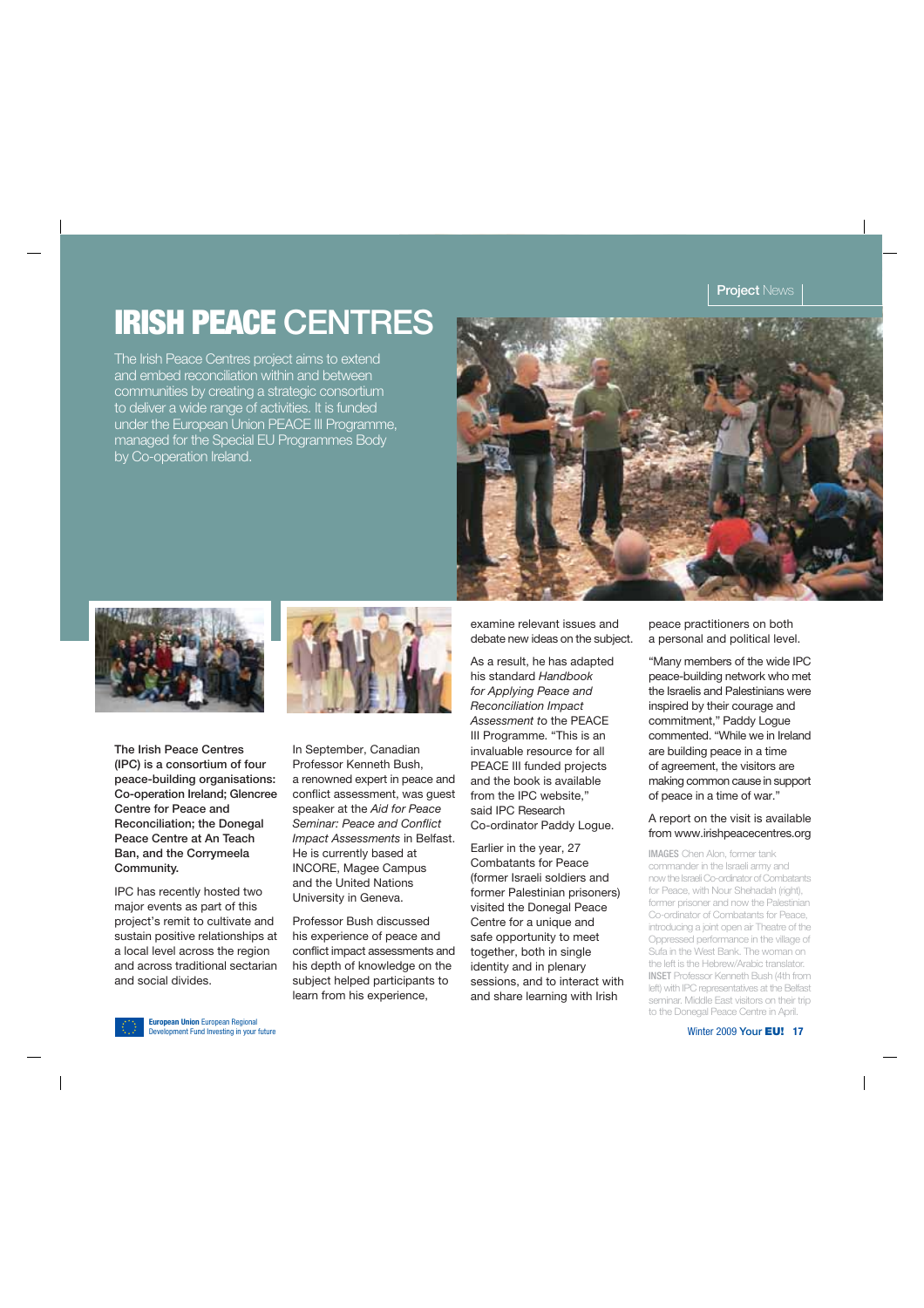## Ely Centre's new Youth Committee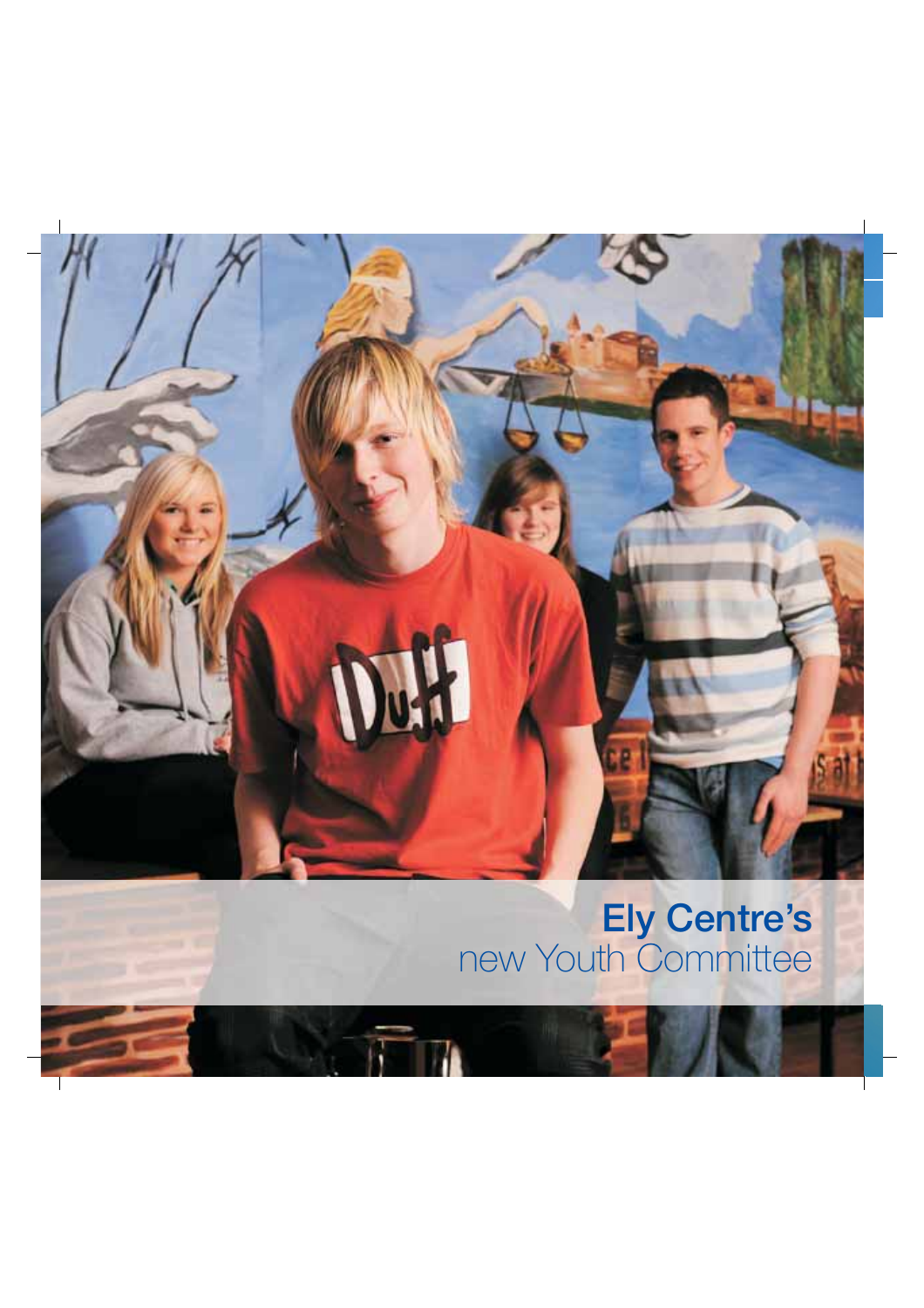**1** knew a youth committee was being set up<br>
and wanted to take part. Now we play a role in<br>
suggesting courses and activities we feel other young **I** knew a youth committee was being set up and wanted to take part. Now we play a role in people will really want, so that the Ely Centre can attract more users in to use its facilities and make best use of its PEACE III money. **"**

Jake Robinson, Enniskillen, County Fermanagh

The Ely Centre in Enniskillen first opened its doors in 2002 as a result of the determination of Jim Dickson, a victim of the Enniskillen bomb, to create a safe place offering support to victims and survivors of the Troubles and, in particular, to the new, younger generation growing up.

The Centre's youth initiative got underway in 2007, with PEACE II support, offering a range of courses, plus drop-in facilities, to young people, aged 16-25.

With new funding from the European Union's PEACE III Programme, managed for the SEUPB by the CRC/Pobal Consortium, the Centre is expanding its youth project activities.

One new initiative that its youth team, Kellie Beacom and Olive Bustard, are delighted to see underway, is the creation of its youth committee. Its official launch will be celebrated in December.

Eighteen-year-old Jake Robinson, who lives near Brookeborough outside Enniskillen, is one of around a dozen young people who now sit on the youth committee.

"I've been involved with the Ely Centre for about two to three years," Jake explains.

"I've taken guitar lessons at the centre, which were really good, and I think there's going to be a new counselling course offered, which I'd be very interested in doing. There's also social trips and outings arranged, though, so far, I've only been able to go on one - gokarting – which was a lot of fun.

"When I was experiencing some family problems the Centre was a great place to hang out. If you have a problem you know you can always drop in for a chat with Kellie or Olive."

Jake is currently studying for an NVQ in Media at the local South West College. With an interest in acting, he hopes to go on to study drama at Liverpool University.

"Nowadays, I tend to drop in to the Centre a couple of afternoons a week after college, or during my lunch break. As well as being a good place to meet friends, there's a computer room that I can use to find out more about jobs I'd be interested in, or courses to apply for."

The Centre recently reopened its Youth Resource Centre after a 'make over' and its facilities include tv with full SKY package, pool table and table tennis table, kitchen facilities, comfy sofas and internet access.

In terms of the youth committee, that meets every two weeks, Jake comments: "I first went along with Josh from my college. So far, the committee is still open to anyone who wants to join. We are all taking a turn at the roles of chair and note taker. I was chair of the first meeting and enjoyed it.

"It's really up to us to decide how to structure it. We are running the committee independently and plan to go back to Olive and Kellie to report on our views and give our own suggestions on the content and direction of future youth programme activities. We'll all learn new skills out of being involved in the committee."

Youth committee members are being offered full training and support from the project's youth team, which will also entail trips to visit other youth initiatives and venues of interest, including Parliament Buildings in Belfast.

For further information contact Kellie or Olive at the Ely Centre: 00 +44 28 66 320977

Main Image: Jake Robinson attending a youth committee meeting at the Ely Centre, Enniskillen.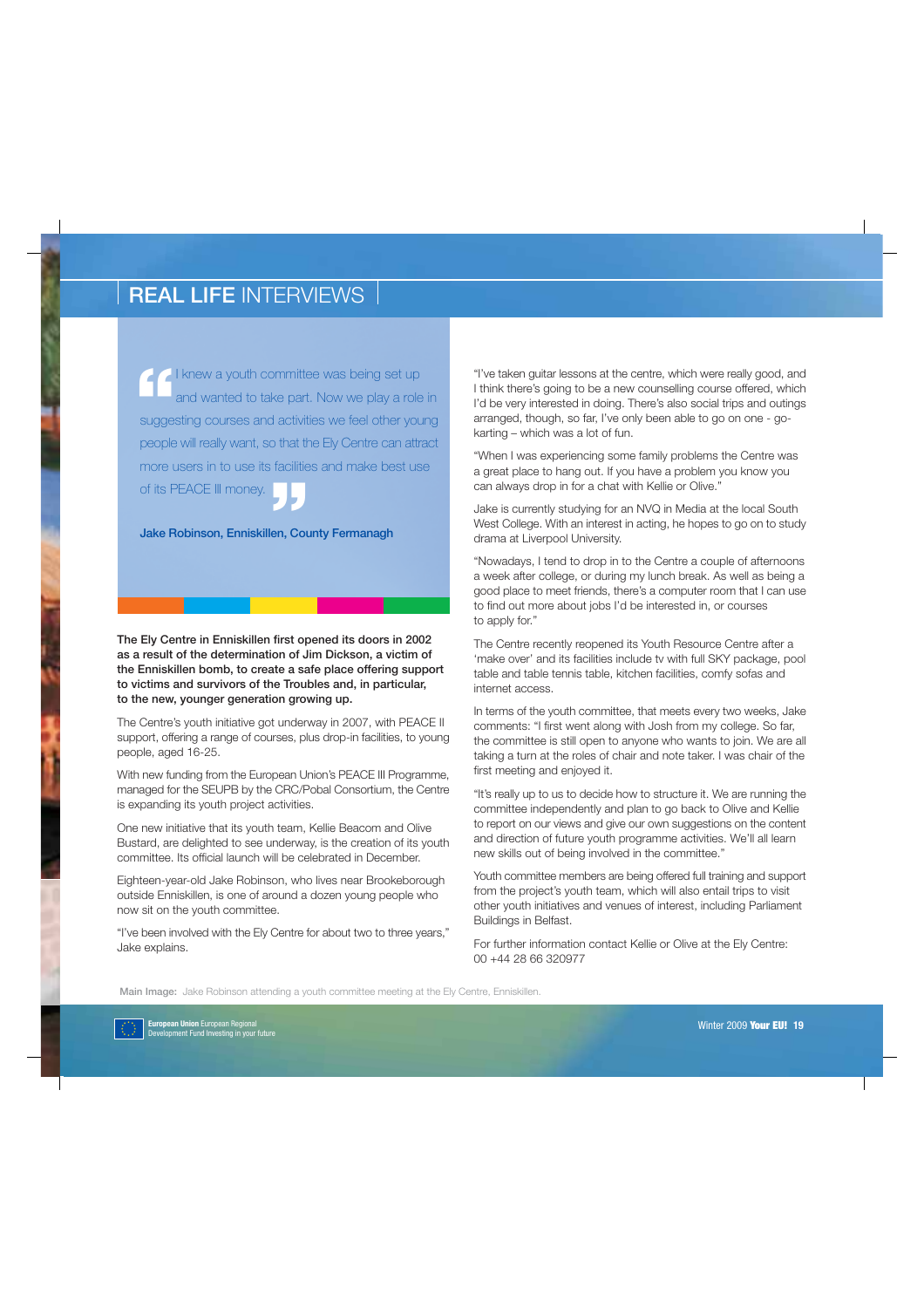

**IMAGE** Karen McCartney, co-ordinator of the People's History initiative with exhibition work gathered by the Silver Threads Senior Citizen group on their lives in the 1930s and 1940s

# **The Past Remembered**

The People's History Initiative is an adult education initiative, which focuses on people's interest in and passion for learning about their history, through telling and sharing their own stories and experiences.

It began ten years ago and was developed out of the citizenship curriculum run by the Ulster People's College.

The latest phase has been funded through the European Union's PEACE III Programme and managed for the SEUPB by the Pobal/ Community Relations Council Consortium. Its aims are to help people with different perspectives and backgrounds to relate positively to one another, to understand and deal constructively with events of the past in order to plan for the future, to gain a better understanding of their shared history and develop a cross-community network within which dialogue can flourish.

Participants may sign up for a number of courses, lectures and workshops. Many come from areas of the city, which have

been adversely affected by conflict and have high areas of multiple deprivation. They include educationally disadvantaged people, those on a low income, the unemployed, women returners, older people, ex-prisoners and minority ethnic communities.

The 'Life In Our Times' exhibition is just one of a number of projects, which has sprung from the Initiative. The Silver Threads Senior Citizens Group in north Belfast contributed a treasure trove of rare and precious photographs, dating back many years. Together they form a vivid archive of what life was like in their communities during the1930s and 1940s.

Among the many evocative photographs on display is one which retired schoolteacher Kathleen Regan unearthed of herself as a nine year-old girl, with members of her family, at a house near the County Derry town of Toome. For their own safety, they had been evacuated there following the Belfast Blitz of 1941. Other members of the group also rummaged in their family archives and uncovered precious, long-forgotten memories.

"The Silver Threads group collected a wealth of information, experiences and perspectives which will be a very valuable resource in the community," says Ulster People's College lecturer and project coordinator Karen McCartney.

"And following the launch of the exhibition by the Survivors of Trauma group, several requests came in for it to be toured around various venues in north Belfast."

For further information, contact Karen McCartney at the Ulster People's College on: karen@upclearn.org

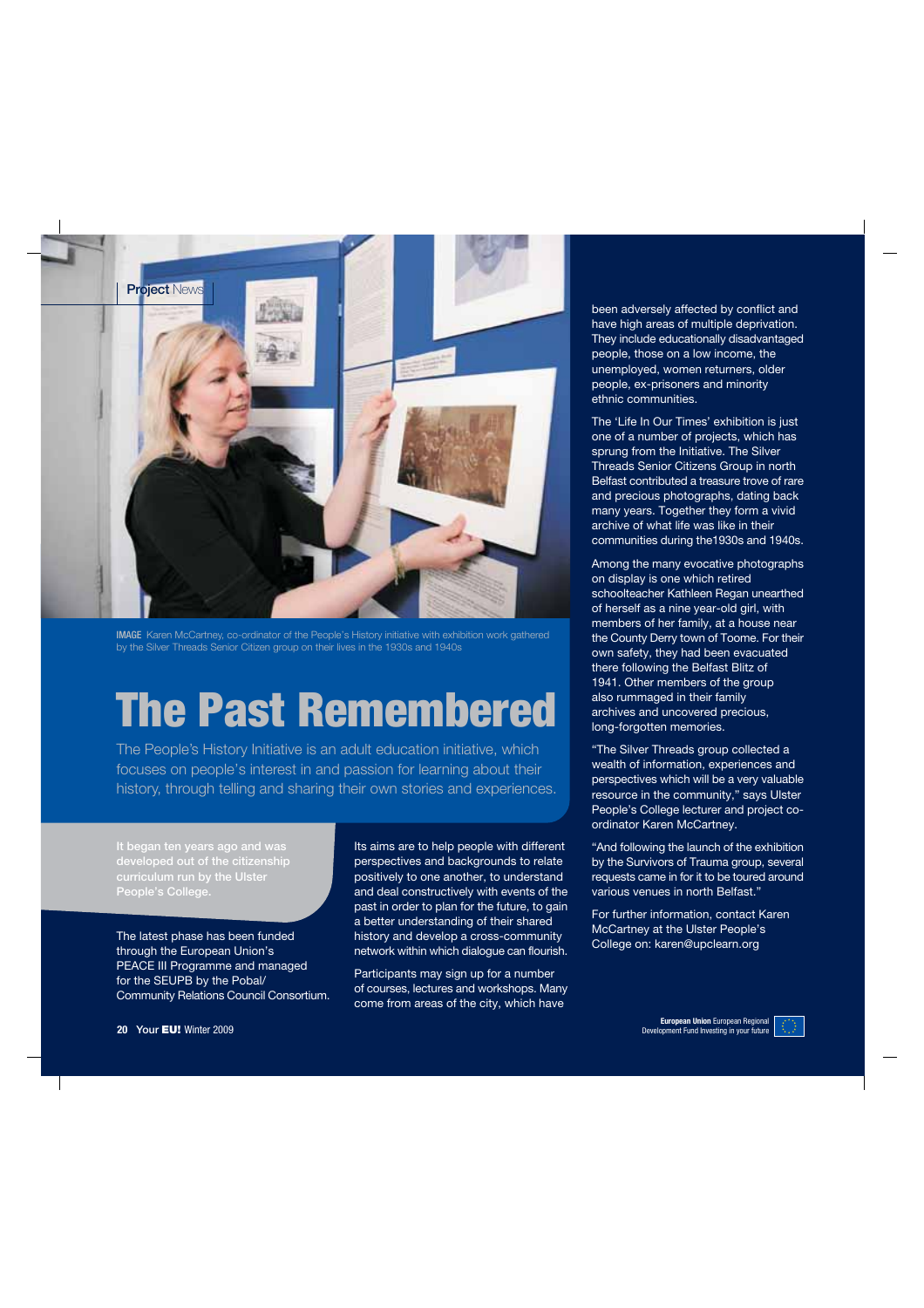#### **Offshore** renewable energy sources investigated

Scotland, Ireland and Northern Ireland are joining forces to commission an extensive feasibility study into offshore renewable energy projects, harnessing the power of wind, waves and tides.

The Scottish Government is the lead partner in the ISLES (Irish Scottish Links on Energy Study) Project, together with the Northern Ireland Department of Enterprise, Trade and Investment and the Irish Department of Energy, Communications and Natural Resources. The project has received funding from the European Union's INTERREG IVA Programme, managed by the Scottish Government for the SEUPB.

It will look at the feasibility of the construction of an offshore electricity transmission network linking these potential offshore sites. The development of an undersea grid would provide economic, environmental and technical opportunities to encourage renewable electricity generation and contribute to meeting renewable energy and climate change targets.

For further information contact: Carol Anne Hackland on 0300 244 1080 or carolanne.hackland@scotland.gsi. gov.uk



### LEARNING HOW **THE OTHER HALF LIVES**

A project, which places the history of the island of Ireland and its relationship with Britain into a global context. is coming to the end of its first year.

The first stage of 'Knowing Me, Knowing You' focuses on the history of the North and its relationships with Ireland and Britain, from Celtic times through to the Troubles and the present day. It encourages participants to separate fact from myth, identify common ground and share their

experiences in a neutral space. The second stage considers the Irish history of migration and the difficulties encountered in settling in other countries. In the process, similarities emerge with those of the country's new immigrant communities and an understanding of their situation begins to form.

The project, which is part of the Forward Learning initiative, has received funding from the European Union's PEACE III Programme, managed for the SEUPB by the Pobal/CRC

#### Consortium.

In moving towards an understanding of the views of 'the other side', the groups attend a series of learning sessions, discussions and talks by guest lecturers and take part in cultural trips to sites of historic interest.

Further information from Sheena Clegg on: +44 (0)28 9031 9111 or sheenaclegg@transitiontraining.org

**IMAGE** A group of participants in 'Knowing Me, Knowing You' on an educational visit to the Ulster American Folk Park in Omagh.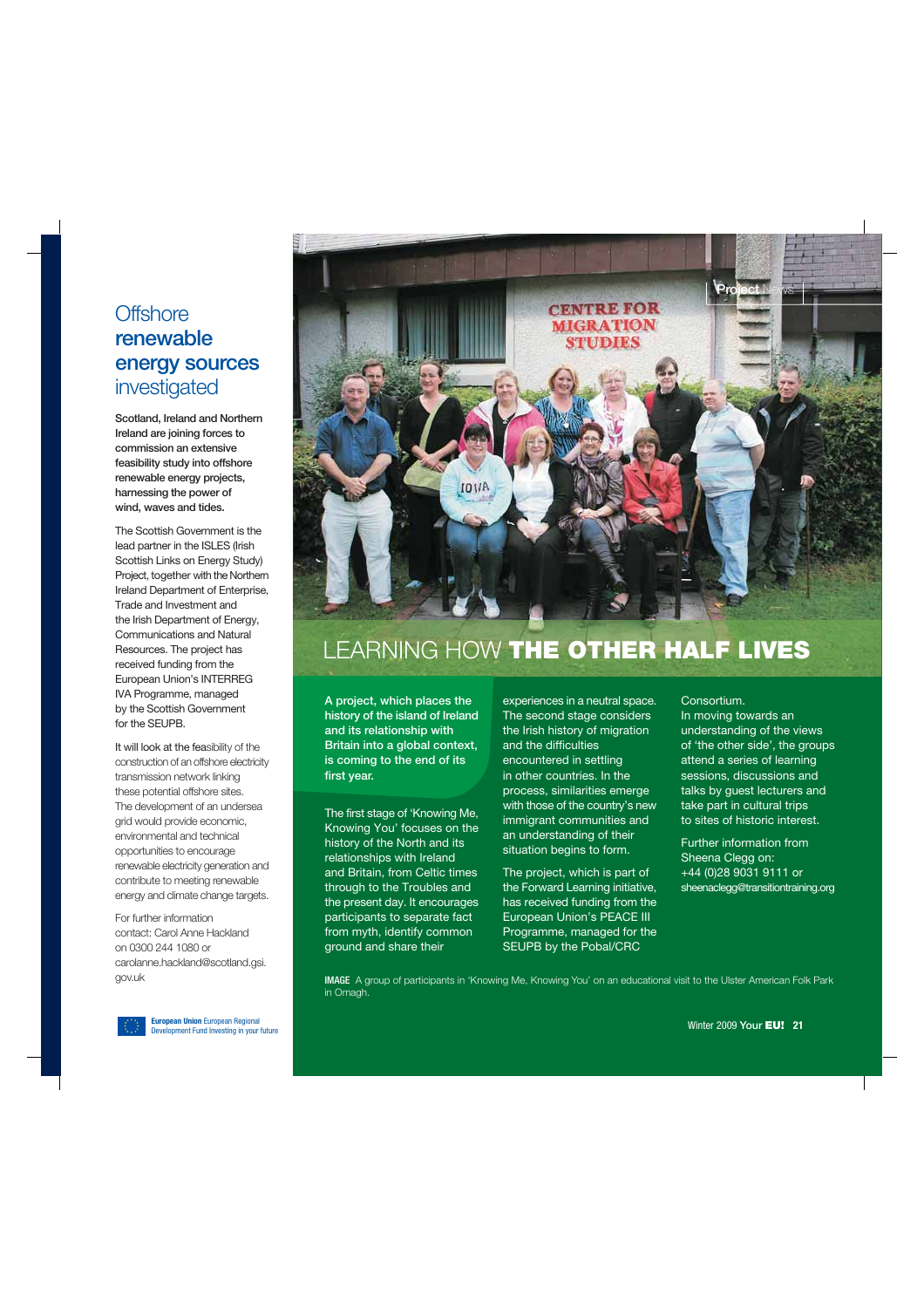

### Knowledge and Innovation Transfer in Engineering

**IMAGE** Alan McAfee at Ballymena NRC, one of the three colleges involved in the KITE project.

A joint initiative between three higher education institutions will help local businesses in the manufacturing sector to access cutting-edge robotics and automation technology, helping them to achieve competitive advantage and productivity increases. Part-financed by the European Union's INTERREG IVA Programme, managed by the Special EU Programmes Body, the KITE project started in January 2009 and should be completed by January 2012.

The three colleges involved are: ■ Institute of Technology, Sligo: ■ Northern Regional College (NRC), Ballymena;

■ Ayr College, Scotland.

"The overall aim of the project is 'to increase the skills, capacity, knowledge and levels of technology adoption of engineering and manufacturing industries in the INTERREG region," Project Manager, Alan McAfee of NRC explains. "The college partners will help achieve this by developing and then rolling out industry specific training materials and by equipping training and development laboratories for use by industry and third-level students. This should ensure the long term sustainability of the key manufacturing and engineering industries in the region."

The KITE project is building on the previous work (supported by INTERREG IIIA funding)

undertaken by IT Sligo and NRC Ballymena to equip their training laboratories with robotics and state of the art equipment.

Each of the project partners has a long tradition of working with local industry to develop and implement specific training solutions. They have the expertise to assist companies in resolving particular technical problems.

"This minimises company costs for training, as machines do not have to be taken out of production for training purposes. In addition, the in-house expertise of colleges is available to companies and their staff. With increasing globalisation and competition from lower cost economies, the manufacturing and engineering sectors are facing increasing competitive pressures. One of the ways to counteract these is to increase productivity and lower costs through automation, robotics and application of the latest technologies," Alan said.

Each of the three colleges has a key role to play in identifying local emerging technological trends and providing specific industry based training to help businesses in their area develop and increase productivity and competitiveness.

For further details contact Project Manager, Alan McAfee, alan.mcafee@nrc.ac.uk